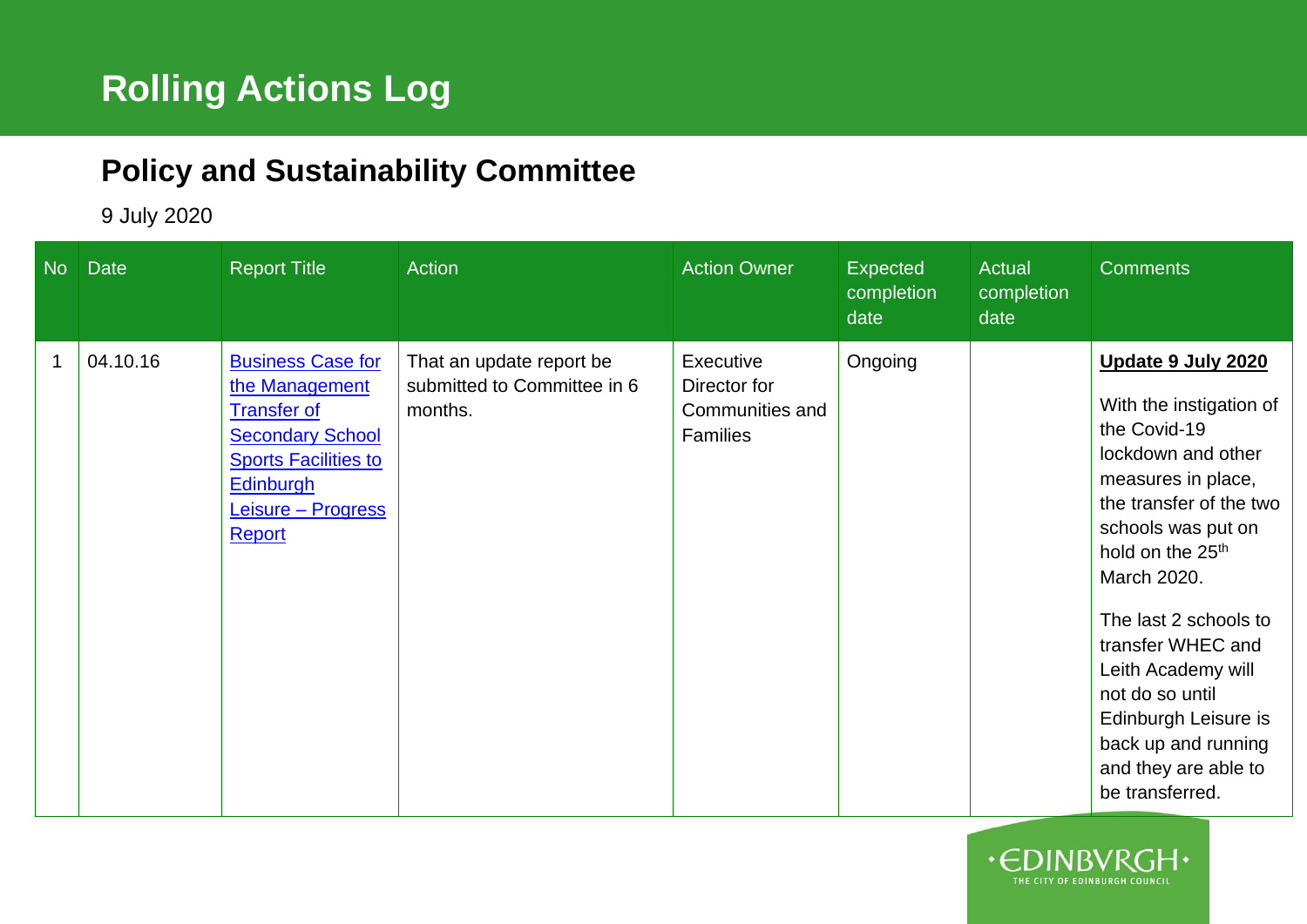| <b>No</b>      | Date     | <b>Report Title</b>                                                                                                                                          | <b>Action</b>                                                                                                                                                                                                                                                                                                | <b>Action Owner</b>                   | <b>Expected</b><br>completion<br>date | <b>Actual</b><br>completion<br>date | <b>Comments</b>                                                                                                                                                 |
|----------------|----------|--------------------------------------------------------------------------------------------------------------------------------------------------------------|--------------------------------------------------------------------------------------------------------------------------------------------------------------------------------------------------------------------------------------------------------------------------------------------------------------|---------------------------------------|---------------------------------------|-------------------------------------|-----------------------------------------------------------------------------------------------------------------------------------------------------------------|
|                |          |                                                                                                                                                              |                                                                                                                                                                                                                                                                                                              |                                       |                                       |                                     | <b>Update 25 June</b><br>2020<br>To agree that a final<br>report be submitted to<br>Committee.                                                                  |
| $\overline{2}$ | 01.02.18 | City of Edinburgh<br><b>Council Motion by</b><br>Councillor Mowat-<br>Edinburgh's<br>Christmas and<br>Hogmanay<br>2017/18<br>(Agenda for 1<br>February 2018) | Council requests that the<br>review of the contract for<br>Edinburgh's Christmas and<br>Hogmanay should recognise<br>that the implementation of this<br>contract cuts across many<br>council functions and services<br>and should be considered at<br>the Corporate Policy and<br><b>Strategy Committee.</b> | Executive<br><b>Director of Place</b> | Spring 2021                           |                                     | This contract is in<br>place until Winter<br>Festival 2022. The<br>review of the contract<br>will be presented to<br>Policy and<br>Sustainability<br>Committee. |
| 3              | 07.08.18 | Participation<br><b>Requests</b>                                                                                                                             | To agree to receive a report<br>setting out proposals for the<br>Council's policy on<br>participation requests within<br>two cycles of the conclusion of<br>the Westbank Street Outcome<br>Improvement Process as set<br>out in paragraph 3.5 of the                                                         | <b>Chief Executive</b>                | September<br>2020                     |                                     | This report will be<br>presented following<br>the conclusion of the<br><b>Westbank Street</b><br>Outcome<br>Improvement<br>Process.                             |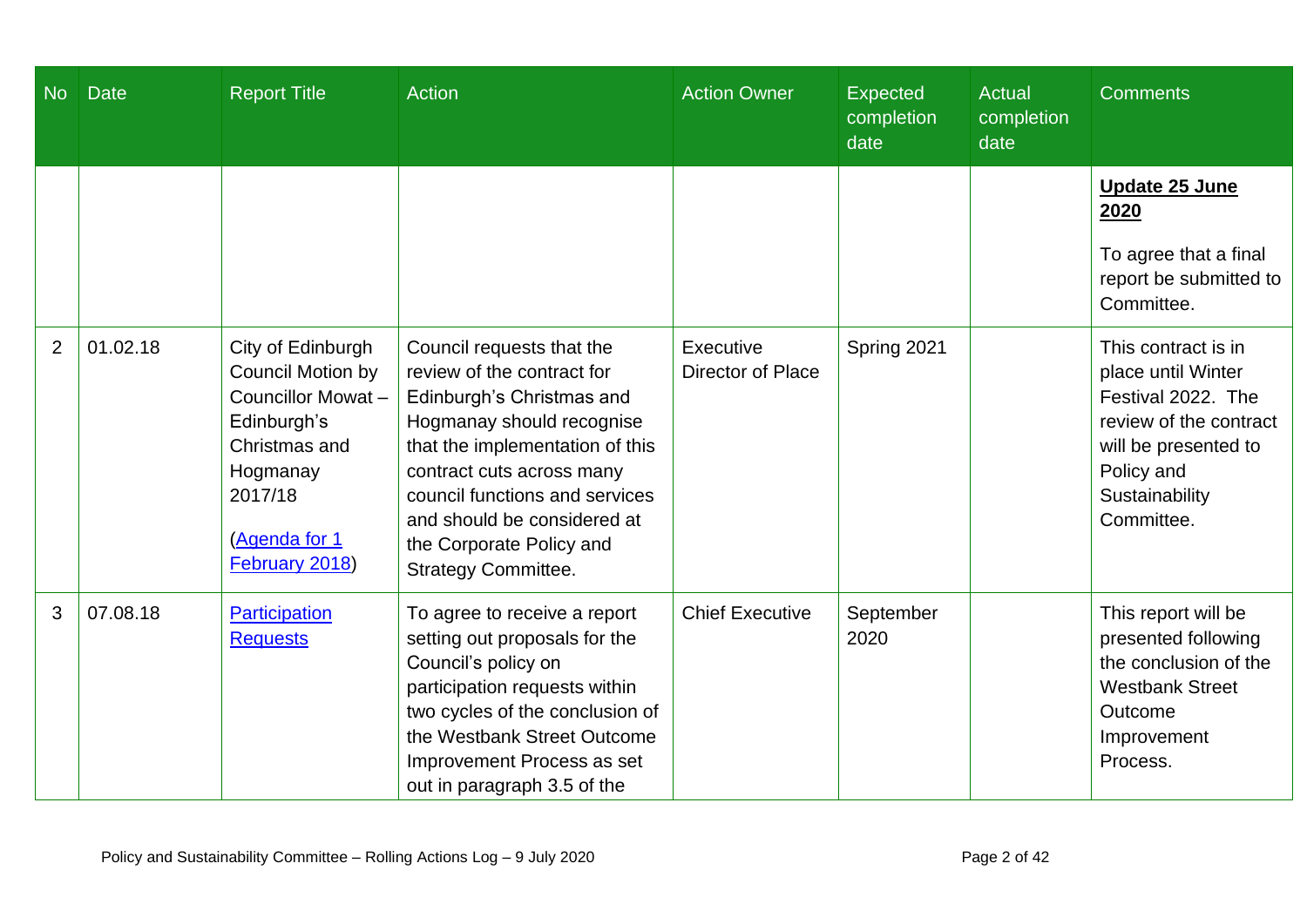| <b>No</b> | <b>Date</b> | <b>Report Title</b>                                                                                                                                     | Action                                                                                                                                                                                                                                   | <b>Action Owner</b>    | <b>Expected</b><br>completion<br>date | <b>Actual</b><br>completion<br>date | <b>Comments</b>                                                                                                                                                                                                                                                                                 |
|-----------|-------------|---------------------------------------------------------------------------------------------------------------------------------------------------------|------------------------------------------------------------------------------------------------------------------------------------------------------------------------------------------------------------------------------------------|------------------------|---------------------------------------|-------------------------------------|-------------------------------------------------------------------------------------------------------------------------------------------------------------------------------------------------------------------------------------------------------------------------------------------------|
|           |             |                                                                                                                                                         | report by the Chief Executive.                                                                                                                                                                                                           |                        |                                       |                                     |                                                                                                                                                                                                                                                                                                 |
| 4         | 07.08.18    | <b>Managing</b><br><b>Transition to Brexit</b><br>in Edinburgh                                                                                          | To agree that the Brexit<br><b>Working Group review actions</b><br>currently in place and report on<br>future options to provide<br>support for Non-UK EU<br>nationals within the Council<br>workforce and the wider city<br>population. | <b>Chief Executive</b> | Ongoing                               |                                     | <u> Update – 11 June</u><br>2020<br><b>Brexit Working Group</b><br>was paused due to<br>covid-19 and needs<br>clarification on<br>whether to restart the<br>group.                                                                                                                              |
| 5         | 23.08.18    | City of Edinburgh<br><b>Council Motion by</b><br>Councillor<br>Cameron-<br><b>Equalities Working</b><br>Group<br>(Agenda for 23<br><b>August 2018</b> ) | A proposed workplan will be<br>prepared by the Group before<br>the end of December 2018 for<br>submission to the Corporate<br><b>Policy and Strategy Committee</b><br>for consideration.                                                 | <b>Chief Executive</b> | 6 August 2020                         |                                     | 19 June 2020<br>The Working Group is<br>yet to consider its<br>forward workplan.<br>This can be<br>considered once the<br>Group is reconvened<br>within the context of<br>the Adaptation and<br>Renewal programme<br>and wider Council<br>equalities activity<br>currently being<br>progressed. |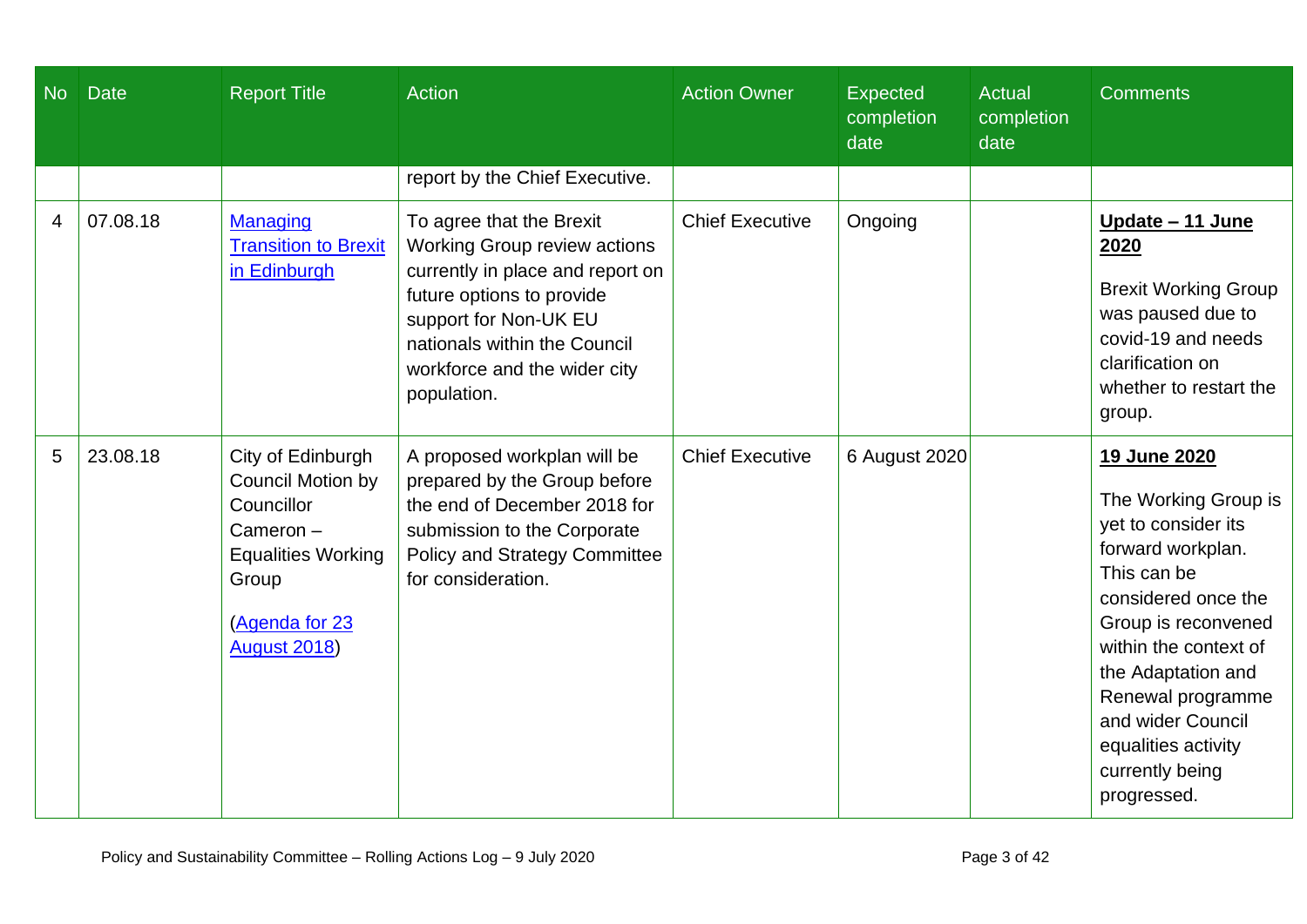| N <sub>o</sub> | <b>Date</b>                                       | <b>Report Title</b>                                                        | <b>Action</b>                                                                                                                                                                                                                                                                                                                                                                                                                                                                                                                           | <b>Action Owner</b>            | <b>Expected</b><br>completion<br>date | <b>Actual</b><br>completion<br>date | <b>Comments</b>                                                                                                                                                                                                                                                |
|----------------|---------------------------------------------------|----------------------------------------------------------------------------|-----------------------------------------------------------------------------------------------------------------------------------------------------------------------------------------------------------------------------------------------------------------------------------------------------------------------------------------------------------------------------------------------------------------------------------------------------------------------------------------------------------------------------------------|--------------------------------|---------------------------------------|-------------------------------------|----------------------------------------------------------------------------------------------------------------------------------------------------------------------------------------------------------------------------------------------------------------|
|                |                                                   |                                                                            |                                                                                                                                                                                                                                                                                                                                                                                                                                                                                                                                         |                                |                                       |                                     | Discussions are<br>underway with the<br>chair of the working<br>group to identify a<br>meeting date                                                                                                                                                            |
| 6              | 06.06.19<br>(Housing and<br>Economy<br>Committee) | Edinburgh<br><b>Economy Strategy</b><br>- Annual Progress<br><b>Report</b> | 1)<br>Calls for research and<br>analysis on the current<br>economy and the<br>economic challenges for<br>Edinburgh as a result of<br>this target.<br>Agrees that this research<br>2)<br>and analysis will inform a<br>review of the Edinburgh<br><b>Economy Strategy in</b><br>order to develop an<br>outcome based strategy<br>for Edinburgh to meet<br>these commitments,<br>taking into account jobs<br>that will emerge from the<br>need to meet the net<br>zero carbon target,<br>sectoral analysis of<br>carbon footprint and the | Executive<br>Director of Place | October 2020                          |                                     | On 14 May 2020 the<br>Committee agreed<br>that the research<br>referenced would be<br>broadened to include<br>challenges as a result<br>of the Covid-19<br>pandemic and that<br>this would be<br>submitted to the<br>Policy and<br>Sustainability<br>Committee |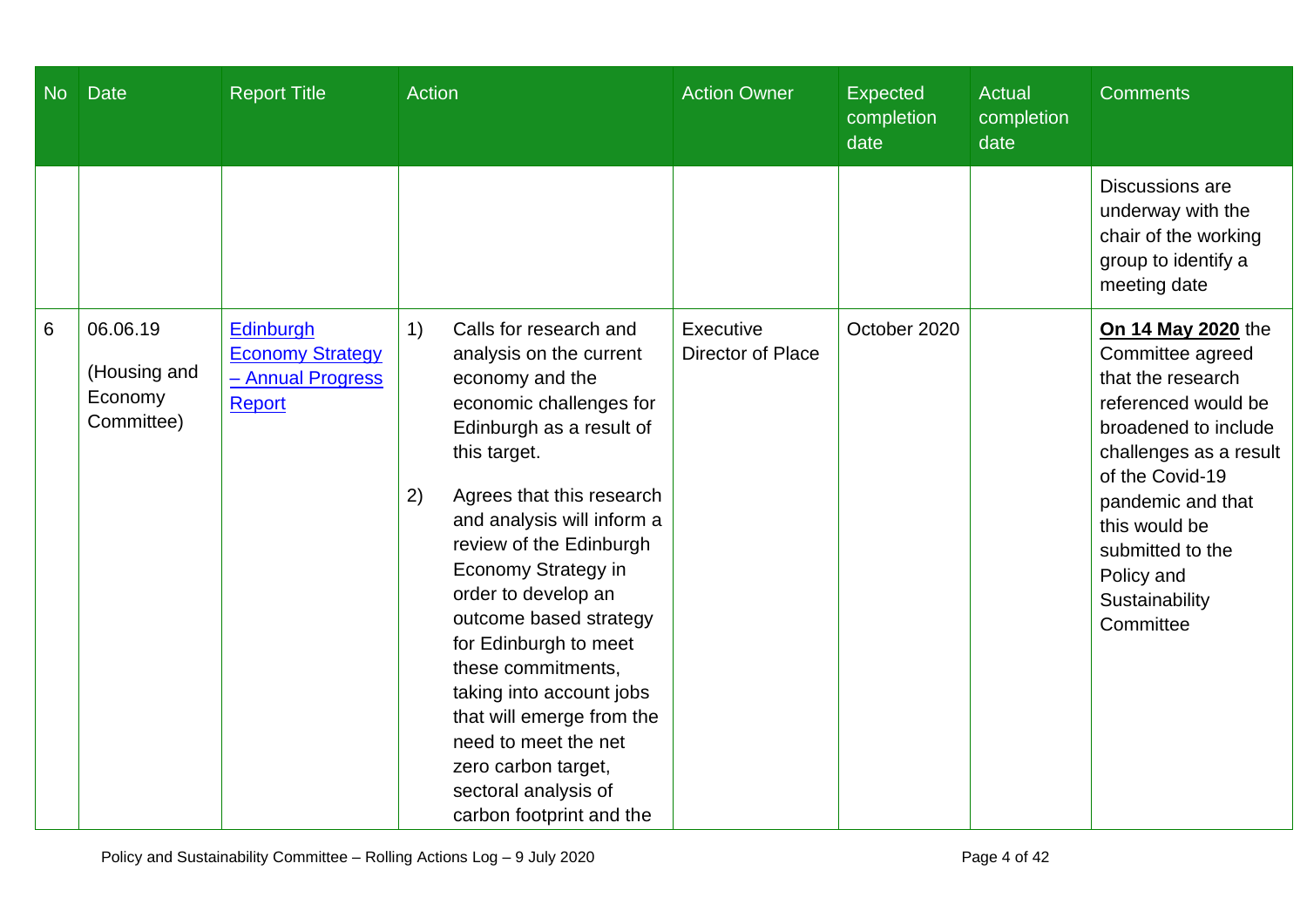| <b>No</b>      | <b>Date</b> | <b>Report Title</b>                             | <b>Action</b>                                                                                                                                                                                                                                              | <b>Action Owner</b>            | Expected<br>completion<br>date | <b>Actual</b><br>completion<br>date | <b>Comments</b> |
|----------------|-------------|-------------------------------------------------|------------------------------------------------------------------------------------------------------------------------------------------------------------------------------------------------------------------------------------------------------------|--------------------------------|--------------------------------|-------------------------------------|-----------------|
|                |             |                                                 | support, collaboration<br>and leadership that the<br>council will need to<br>provide to move us<br>towards a more<br>sustainable economy.                                                                                                                  |                                |                                |                                     |                 |
| $\overline{7}$ | 01.10.19    | <b>West Edinburgh</b><br><b>Progress Update</b> | To note that this matter<br>1)<br>would be reported to<br>Committee in spring<br>2020 providing a further<br>update on progress and<br>seeking any necessary<br>authority to formalise<br>partnership<br>arrangements for delivery<br>of the new link road | Executive<br>Director of Place | October 2020                   |                                     |                 |
|                |             |                                                 | 2)<br>To agree that a report<br>would be brought back to<br>Committee on completion<br>of the West Edinburgh<br>study on inclusive and<br>sustainable growth.                                                                                              | Executive<br>Director of Place | October 2020                   |                                     |                 |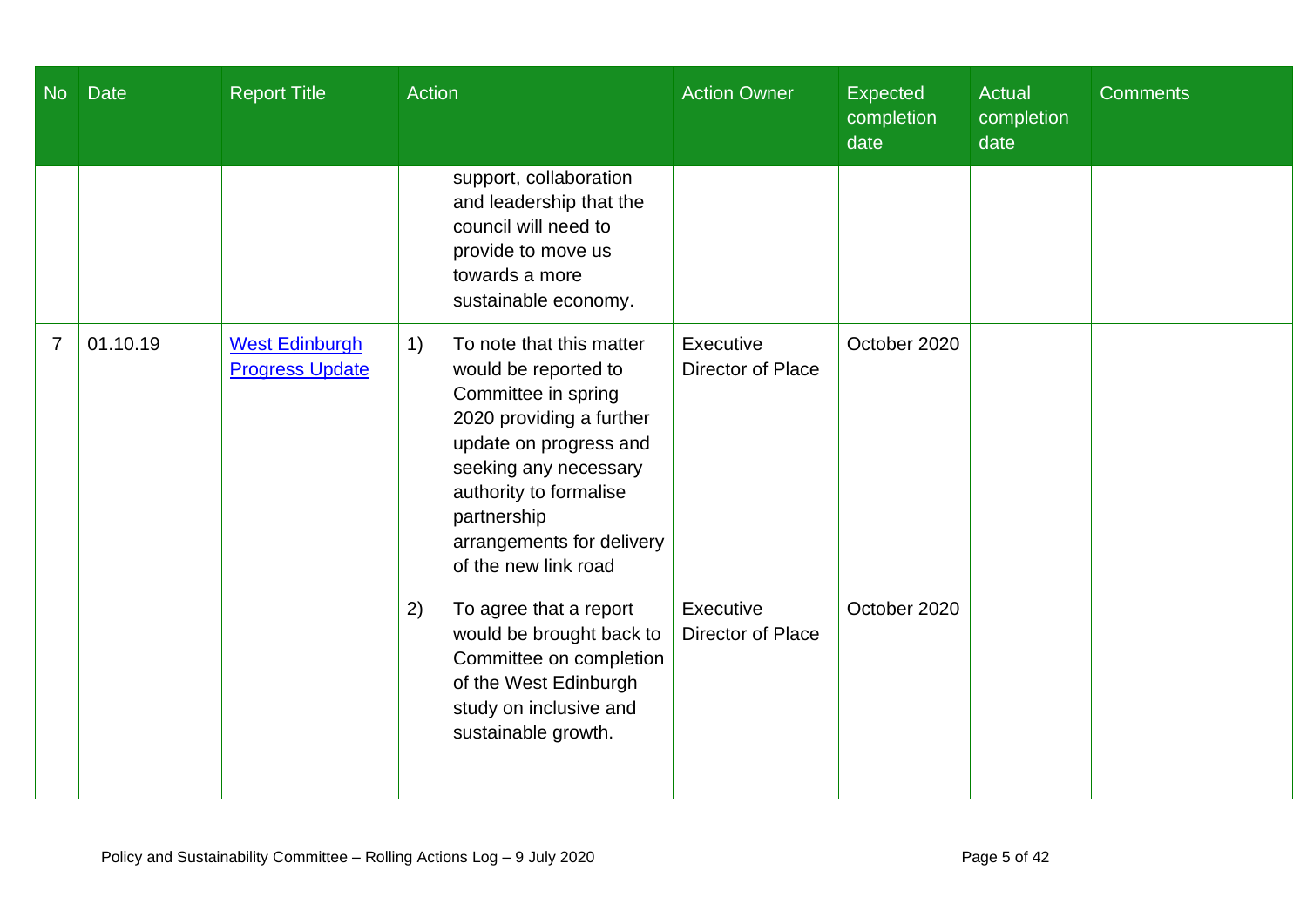| N <sub>o</sub> | <b>Date</b> | <b>Report Title</b>                                                                                                                                                 | Action                                                                                                                                                                                                                                                                                                                                                                                                                                                                                                                                                                                                                                            | <b>Action Owner</b>            | Expected<br>completion<br>date | <b>Actual</b><br>completion<br>date | <b>Comments</b> |
|----------------|-------------|---------------------------------------------------------------------------------------------------------------------------------------------------------------------|---------------------------------------------------------------------------------------------------------------------------------------------------------------------------------------------------------------------------------------------------------------------------------------------------------------------------------------------------------------------------------------------------------------------------------------------------------------------------------------------------------------------------------------------------------------------------------------------------------------------------------------------------|--------------------------------|--------------------------------|-------------------------------------|-----------------|
| 8              | 21.11.19    | City of Edinburgh<br>Council - Motions<br>by Councillors<br>Staniforth and<br>Gordon - Fireworks<br>and Fireworks<br>Legislation<br>(Minute of 21<br>November 2019) | To agree for a report to Policy<br>and Sustainability Committee<br>in three cycles that addresses<br>how the Council can:<br>require all public firework<br>$\bullet$<br>displays within the city to<br>be advertised locally in<br>advance of the event,<br>actively promote a public<br>$\bullet$<br>awareness campaign<br>about the impact of<br>fireworks on animal<br>welfare and vulnerable<br>people<br>ensure that fireworks are<br>$\bullet$<br>only supplied to, and<br>remain in the hands of,<br>responsible adults.<br>encourage local suppliers<br>$\bullet$<br>of fireworks to stock<br>'quieter' fireworks for<br>public display. | Executive<br>Director of Place | 20 August<br>2020              |                                     |                 |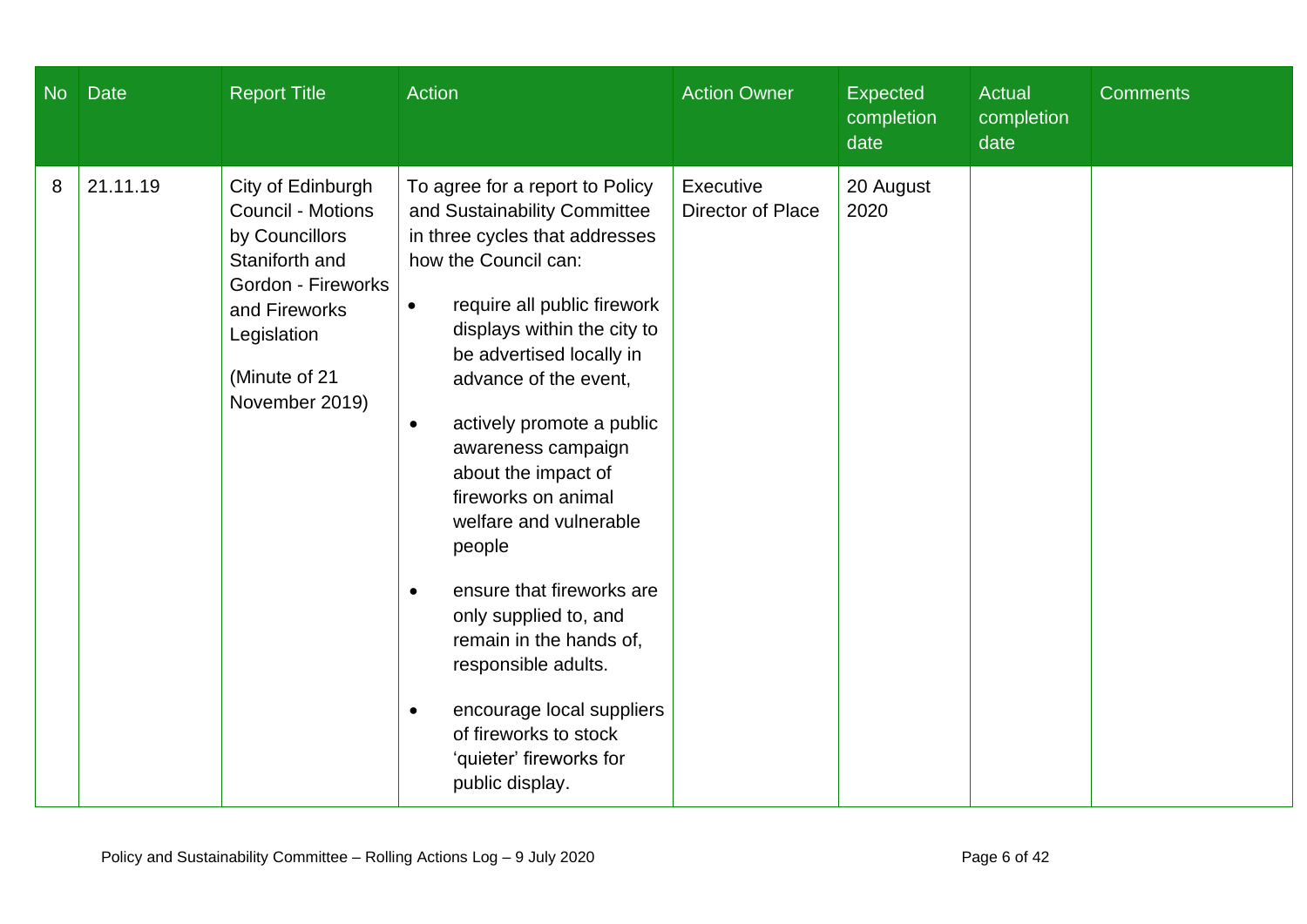| $\overline{\mathsf{No}}$ | <b>Date</b> | <b>Report Title</b>                                                                                                                           | <b>Action</b>                                                                                                                                                                                                                                                                                                                                                                                                                                                                                                                                                                                                       | <b>Action Owner</b>            | <b>Expected</b><br>completion<br>date | <b>Actual</b><br>completion<br>date | <b>Comments</b>                                                                                                                                                       |
|--------------------------|-------------|-----------------------------------------------------------------------------------------------------------------------------------------------|---------------------------------------------------------------------------------------------------------------------------------------------------------------------------------------------------------------------------------------------------------------------------------------------------------------------------------------------------------------------------------------------------------------------------------------------------------------------------------------------------------------------------------------------------------------------------------------------------------------------|--------------------------------|---------------------------------------|-------------------------------------|-----------------------------------------------------------------------------------------------------------------------------------------------------------------------|
| 9                        | 21.11.19    | City of Edinburgh<br>Council - Motion<br>by Councillor Jim<br>Campbell-<br>Edinburgh's Winter<br>Festivals<br>(Minute of 21<br>November 2019) | To arrange an open book<br>(a)<br>audit for this year, and<br>the previous four years,<br>with the final report<br>before the 2020 summer<br>recess at the latest.<br>To review which, if any,<br>(b)<br>contract terms or<br>conditions might apply<br>should a counterpart<br>bring the Council into<br>substantial public<br>disrepute.<br>To identify if, or how, the<br>(c)<br>contract made clear that<br>all permissions must be<br>in place in a timely way,<br>removing any possible<br>ambiguity between the<br>Council acting as<br>contract originator and as<br>an authority with<br>statutory powers. | Executive<br>Director of Place | September<br>2020                     |                                     | On 14 May 2020, the<br>Committee accepted<br>a delay for this action<br>but agreed that an<br>update would be<br>provided on when the<br>audit would be<br>completed. |
|                          |             |                                                                                                                                               | To agree that (b) and (c)<br>(d)                                                                                                                                                                                                                                                                                                                                                                                                                                                                                                                                                                                    |                                |                                       |                                     |                                                                                                                                                                       |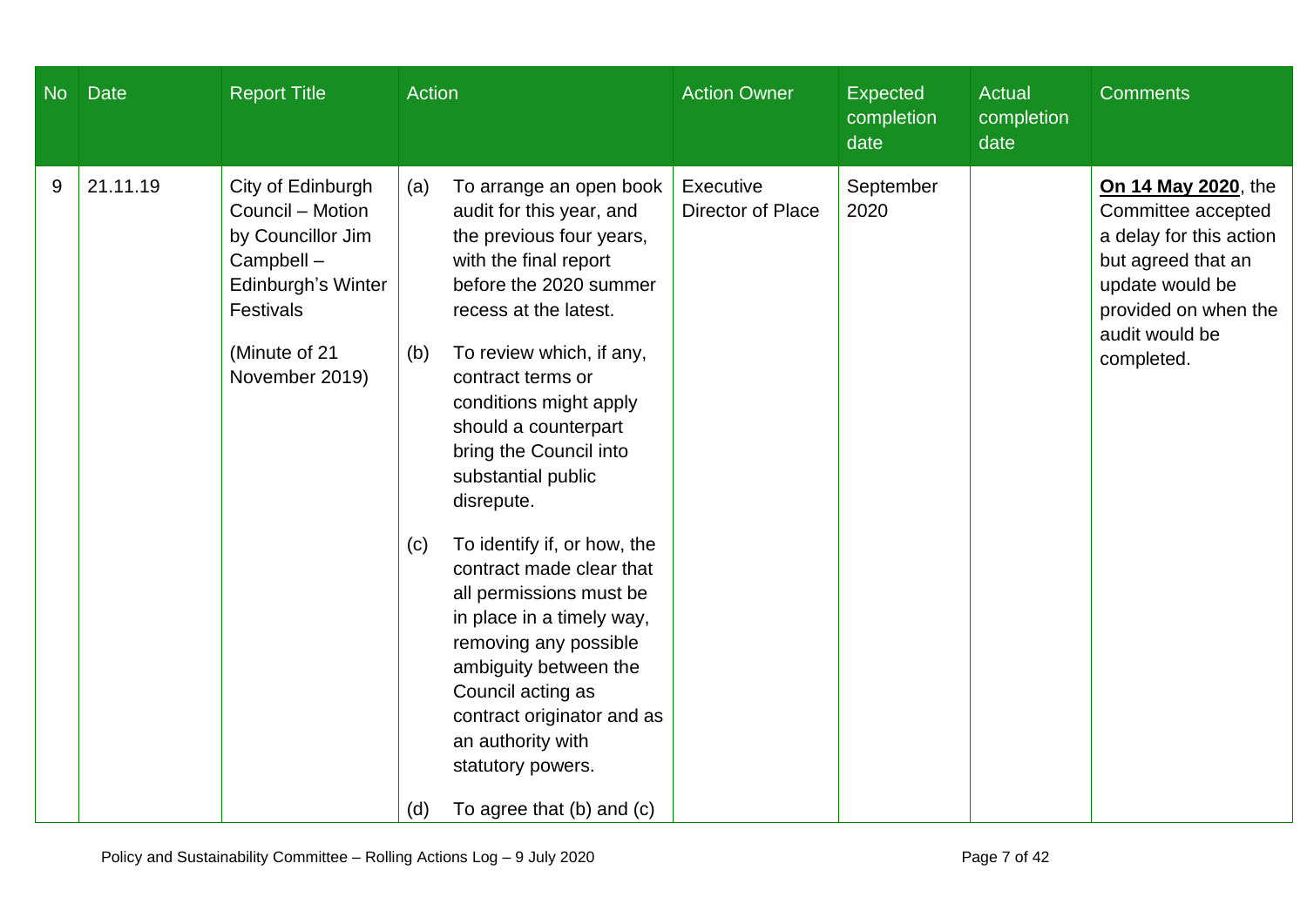| <b>No</b> | <b>Date</b> | <b>Report Title</b>                                                                                                                      | <b>Action</b>                                                                                                                                                                                                                                                                                                                                                                                                                                                        | <b>Action Owner</b>                          | <b>Expected</b><br>completion<br>date | <b>Actual</b><br>completion<br>date | <b>Comments</b>                                                                     |
|-----------|-------------|------------------------------------------------------------------------------------------------------------------------------------------|----------------------------------------------------------------------------------------------------------------------------------------------------------------------------------------------------------------------------------------------------------------------------------------------------------------------------------------------------------------------------------------------------------------------------------------------------------------------|----------------------------------------------|---------------------------------------|-------------------------------------|-------------------------------------------------------------------------------------|
|           |             |                                                                                                                                          | above should be reported<br>to the Policy and<br><b>Sustainability Committee</b><br>in two cycles accepting<br>that (a) may be an<br>interim analysis at that<br>time.                                                                                                                                                                                                                                                                                               |                                              |                                       |                                     |                                                                                     |
| 10        | 21.11.19    | City of Edinburgh<br>Council - Motion<br>by Councillor<br>Cameron - Small<br><b>Business Saturday</b><br>(Minute of 21<br>November 2019) | To call for a report to Policy<br>and Sustainability Committee<br>within 2 cycles setting out:<br>The level of procurement<br>i)<br>by £ and by service area<br>currently awarded to<br>small business, including<br>social enterprises, by the<br>Council and its ALEOS;<br>What if any, barriers exist<br>ii)<br>to small business and<br>social enterprises in<br>terms of being eligible to<br>bid to provide<br>goods/services to the<br>Council and its ALEOs; | Executive<br>Director of<br><b>Resources</b> | 25 June 2020                          | 25 June<br>2020                     | <b>Recommended for</b><br>closure<br><b>Report to Committee</b><br>on 25 June 2020. |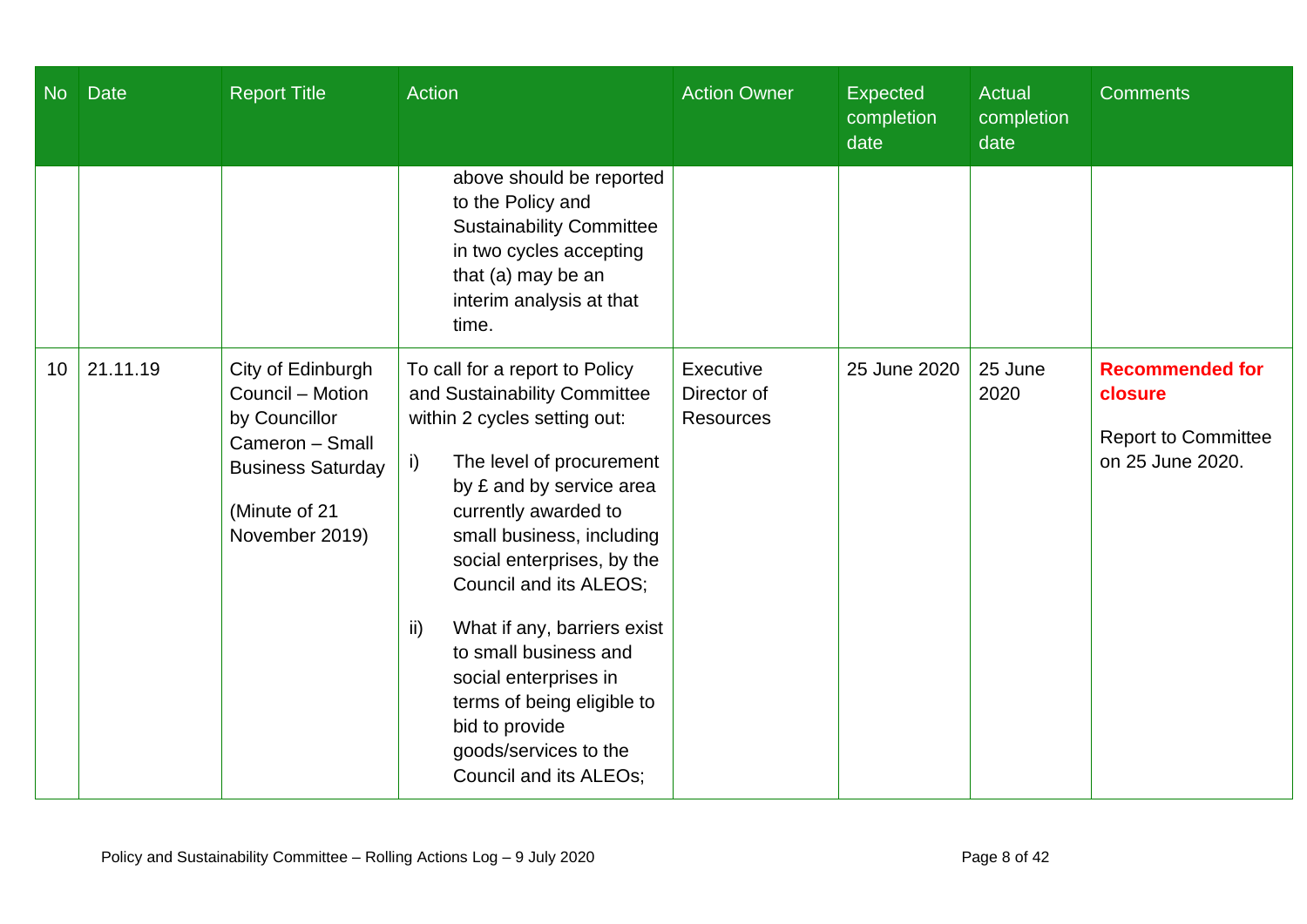| <b>No</b> | Date     | <b>Report Title</b>                                                                                                                     | <b>Action</b>                                                                                                                                                                                                                                                                                                                                                    | <b>Action Owner</b>    | <b>Expected</b><br>completion<br>date | <b>Actual</b><br>completion<br>date | <b>Comments</b>                                                                                                                                                                                                                                                                                                                                                                                                                                                 |
|-----------|----------|-----------------------------------------------------------------------------------------------------------------------------------------|------------------------------------------------------------------------------------------------------------------------------------------------------------------------------------------------------------------------------------------------------------------------------------------------------------------------------------------------------------------|------------------------|---------------------------------------|-------------------------------------|-----------------------------------------------------------------------------------------------------------------------------------------------------------------------------------------------------------------------------------------------------------------------------------------------------------------------------------------------------------------------------------------------------------------------------------------------------------------|
|           |          |                                                                                                                                         | iii)<br>What policy and<br>procedural changes<br>would be necessary to<br>enable any barriers to be<br>overcome?                                                                                                                                                                                                                                                 |                        |                                       |                                     |                                                                                                                                                                                                                                                                                                                                                                                                                                                                 |
| 11        | 21.11.19 | City of Edinburgh<br>Council - Motion<br>by Councillor Lang<br>- Use of Schools<br>as Polling Places<br>(Minute of 21<br>November 2019) | To request a report to the<br><b>Policy and Sustainability</b><br>Committee within three cycles<br>for subsequent referral to the<br>full Council, on the current use<br>of schools as polling places as<br>well as the opportunities to<br>reduce or eliminate their use in<br>time for the 2021 Scottish<br>Parliament and 2022 local<br>government elections. | <b>Chief Executive</b> | September<br>2020                     |                                     | Update - 11 June<br>2020<br>The Review of Polling<br>Arrangements across<br>the city has now been<br>completed with a<br>number of proposed<br>changes. This<br>included a review of<br>all the schools<br>currently used as<br>polling venues. It is<br>possible to replace 10<br>of the current 35<br>primary schools with<br>new venues that offer<br>better facilities and or<br>are better located with<br>sufficient capacity. In<br>each of the other 25 |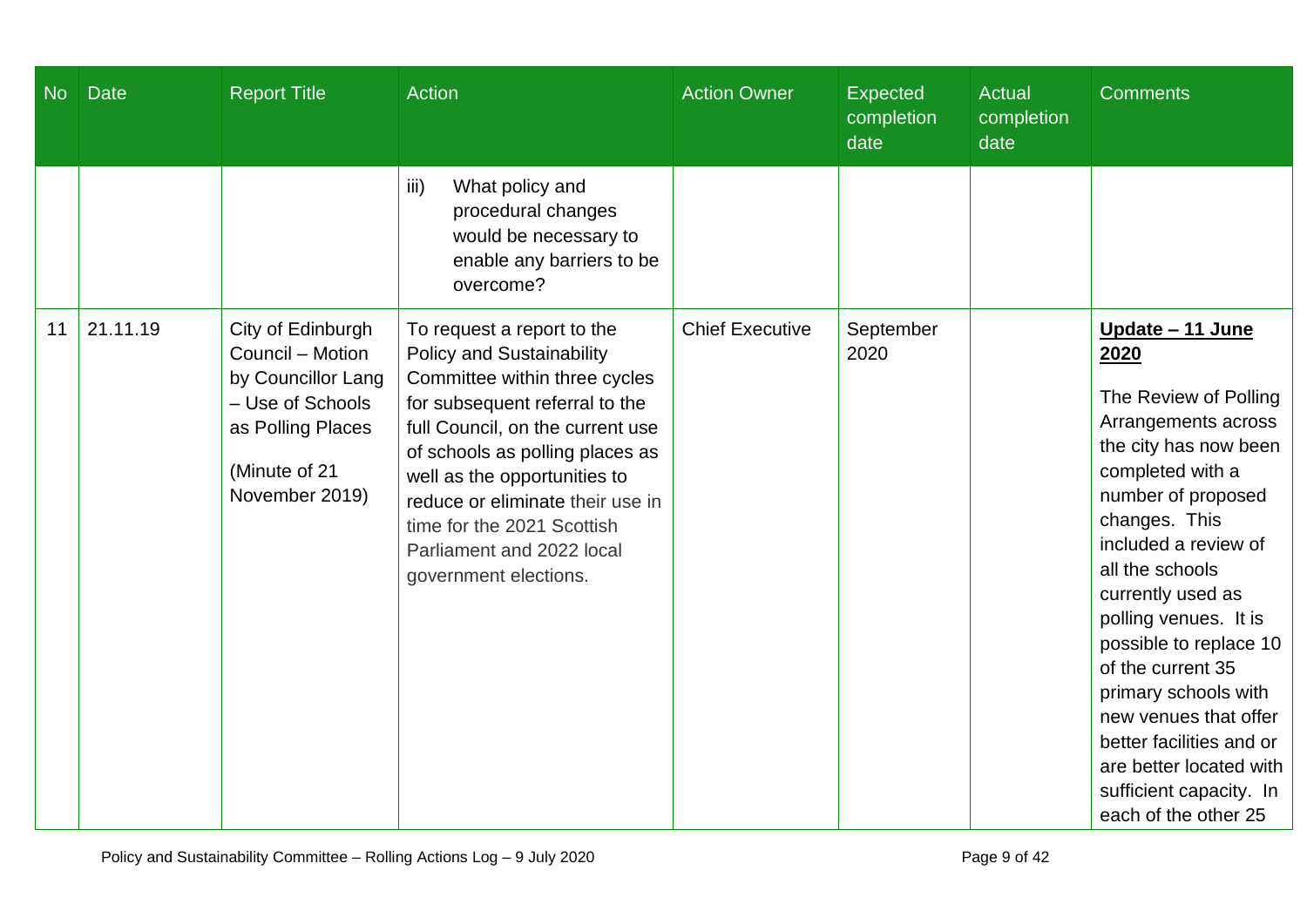| <b>No</b> | <b>Date</b> | <b>Report Title</b> | Action | <b>Action Owner</b> | Expected<br>completion<br>date | <b>Actual</b><br>completion<br>date | <b>Comments</b>                                                                                                                                                                                                                                                                                                                                                                                                                                                                                                                                                              |
|-----------|-------------|---------------------|--------|---------------------|--------------------------------|-------------------------------------|------------------------------------------------------------------------------------------------------------------------------------------------------------------------------------------------------------------------------------------------------------------------------------------------------------------------------------------------------------------------------------------------------------------------------------------------------------------------------------------------------------------------------------------------------------------------------|
|           |             |                     |        |                     |                                |                                     | schools there are no<br>alternative venues.<br>The next stage is<br>public consultation. It<br>is intended to report<br>finally around<br>August/September to<br>allow these<br>arrangements to be<br>used for the<br>publication of the new<br>register on 1<br>December. Before<br>that the proposals are<br>being shared<br>informally with<br>councillors for their<br>comment. It is<br>proposed that the<br>protocol is maintained<br>under which an in-<br>service training day is<br>aligned with all<br>scheduled polling<br>days to minimise<br>overall disruption |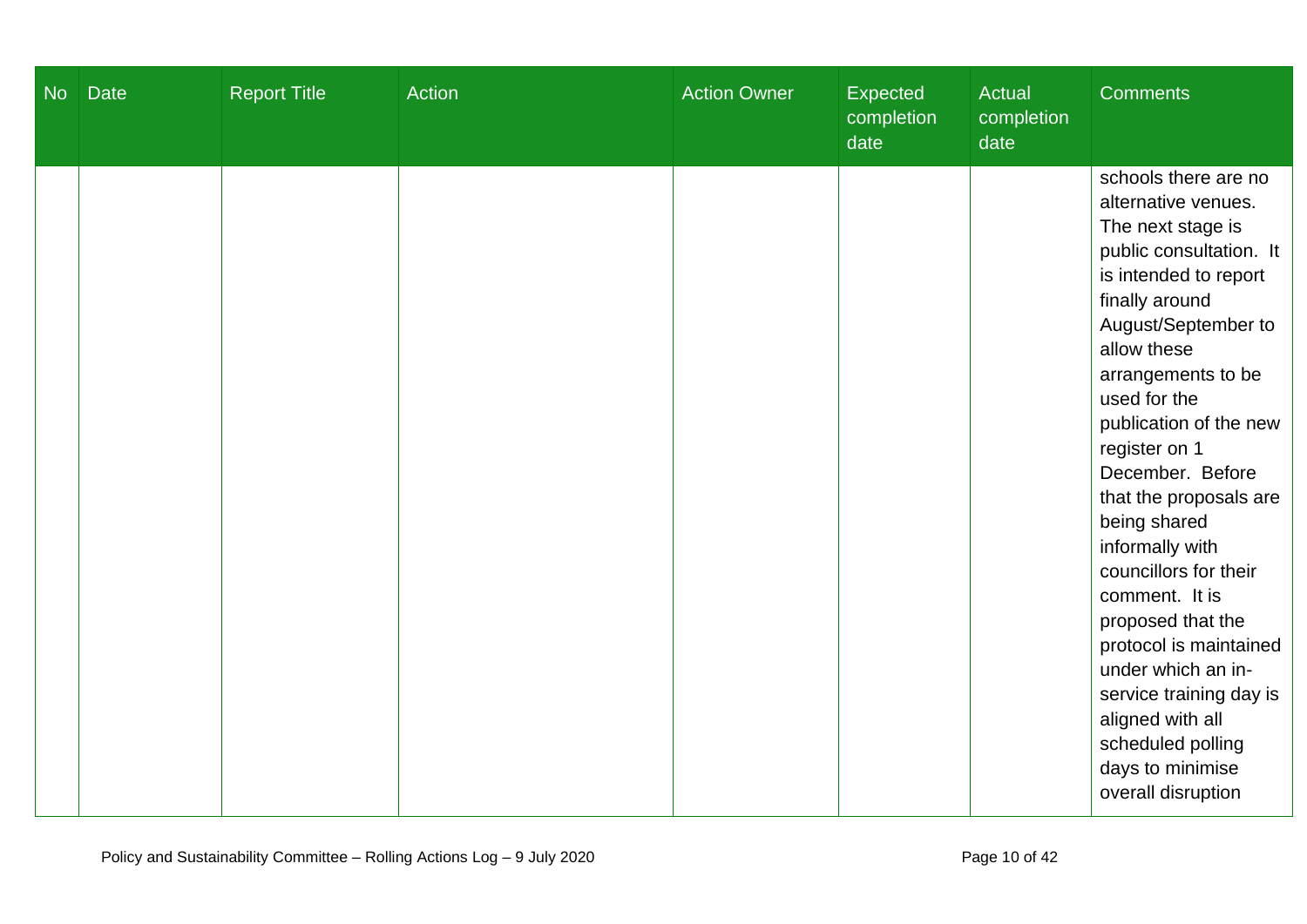| No | <b>Date</b>    | <b>Report Title</b>                                                                                 | <b>Action</b>                                                                                                                                                                                                                                     | <b>Action Owner</b>    | Expected<br>completion<br>date | <b>Actual</b><br>completion<br>date | <b>Comments</b> |
|----|----------------|-----------------------------------------------------------------------------------------------------|---------------------------------------------------------------------------------------------------------------------------------------------------------------------------------------------------------------------------------------------------|------------------------|--------------------------------|-------------------------------------|-----------------|
| 12 | $(a)$ 26.11.19 | <b>Edinburgh Poverty</b><br><b>Commission</b><br><b>Progress Update</b>                             | To agree that a further report<br>on full Council responses to<br>the Edinburgh Poverty<br>Commission would be<br>considered by Committee<br>following publication of final<br>findings in March 2020.                                            | <b>Chief Executive</b> | 11 June 2020                   | 11 June<br>2020                     | <b>Closed</b>   |
|    | (b) $25.02.20$ | <b>Edinburgh Poverty</b><br><b>Commission</b><br><b>Progress Update</b>                             | To agree to the development<br>of a cross-council work<br>programme to take forward the<br>implementation of Edinburgh<br><b>Poverty Commission</b><br>recommendations to be<br>considered by Committee by<br><b>June 2020</b>                    | <b>Chief Executive</b> | 11 June 2020                   | 11 June<br>2020                     | <b>Closed</b>   |
|    | $(c)$ 11.06.20 | <b>Edinburgh Poverty</b><br>Commission-<br><b>Poverty and</b><br><b>Coronavirus in</b><br>Edinburgh | To agree that an officer report,<br>setting out actions taken in<br>response to issues raised in<br>the Commission's interim<br>report, should be brought to<br>the committee at the same<br>time as tabling of the<br>Commission's final report. | <b>Chief Executive</b> | September<br>2020              |                                     |                 |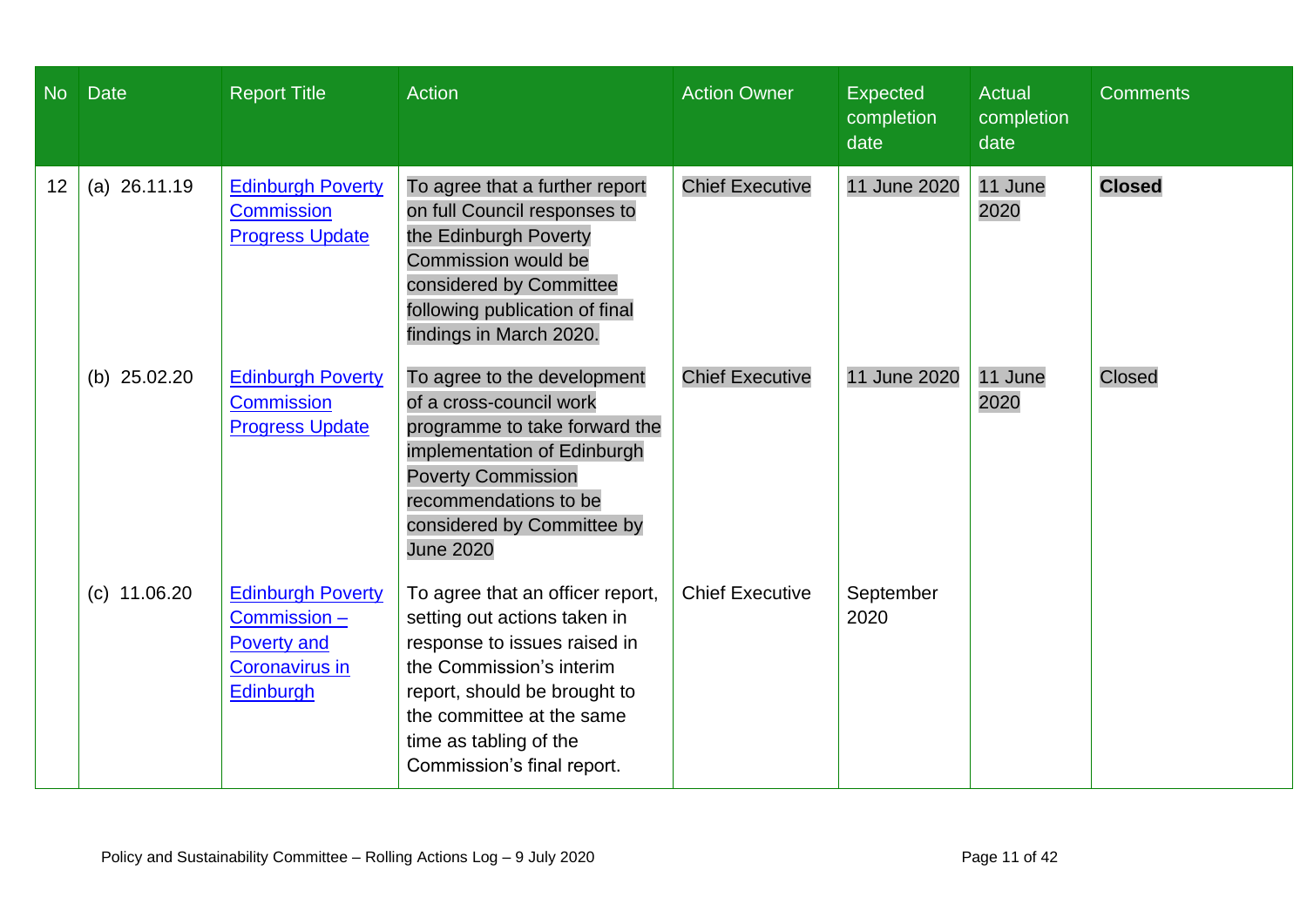| <b>No</b> | <b>Date</b> | <b>Report Title</b>                                                                                | <b>Action</b>                                                                                                                                                                                                                                                                                                  | <b>Action Owner</b>                                                       | <b>Expected</b><br>completion<br>date | <b>Actual</b><br>completion<br>date | <b>Comments</b>                                                                                                                                                                                                                                                                                    |
|-----------|-------------|----------------------------------------------------------------------------------------------------|----------------------------------------------------------------------------------------------------------------------------------------------------------------------------------------------------------------------------------------------------------------------------------------------------------------|---------------------------------------------------------------------------|---------------------------------------|-------------------------------------|----------------------------------------------------------------------------------------------------------------------------------------------------------------------------------------------------------------------------------------------------------------------------------------------------|
| 13        | 26.11.19    | <b>Edinburgh Climate</b><br><b>Commission and</b><br><b>Council</b><br>Engagement<br><b>Update</b> | To agree to a report assessing<br>the options for formal<br>processes for citizen<br>engagement such as the<br>citizens assembly and the<br>citizens jury in the Spring.                                                                                                                                       | <b>Chief Executive</b>                                                    | 23 July 2020                          |                                     | Update - 11 June<br>2020<br>The Chair of the<br><b>Climate Commission</b><br>is to be invited to<br>provide an update on<br>work and the green<br>recovery position on<br>25 June with a follow<br>up with a council<br>programme update 2<br>weeks later, which<br>would include<br>Consultation. |
| 14        | 06.02.20    | City of Edinburgh<br>Council - Motion<br>by Councillor Main<br>- Recycling in<br><b>Schools</b>    | To request:<br>All council services<br>a)<br>involved, including<br><b>Schools, Estates: Facilities</b><br><b>Services and Catering</b><br>Service, and Waste<br>Services work together to<br>review and provide fit for<br>purpose recycling services<br>in each of our schools to<br>be completed before the | Executive<br>Director of<br>Resources /<br>Executive<br>Director of Place | September<br>2020                     |                                     | <u> Update – 11 June</u><br>2020<br>Following discussion<br>with Councillor Main it<br>has been agreed that<br>this report will be<br>deferred to<br>September 2020, to<br>enable the relevant<br>service areas to<br>prioritise work to                                                           |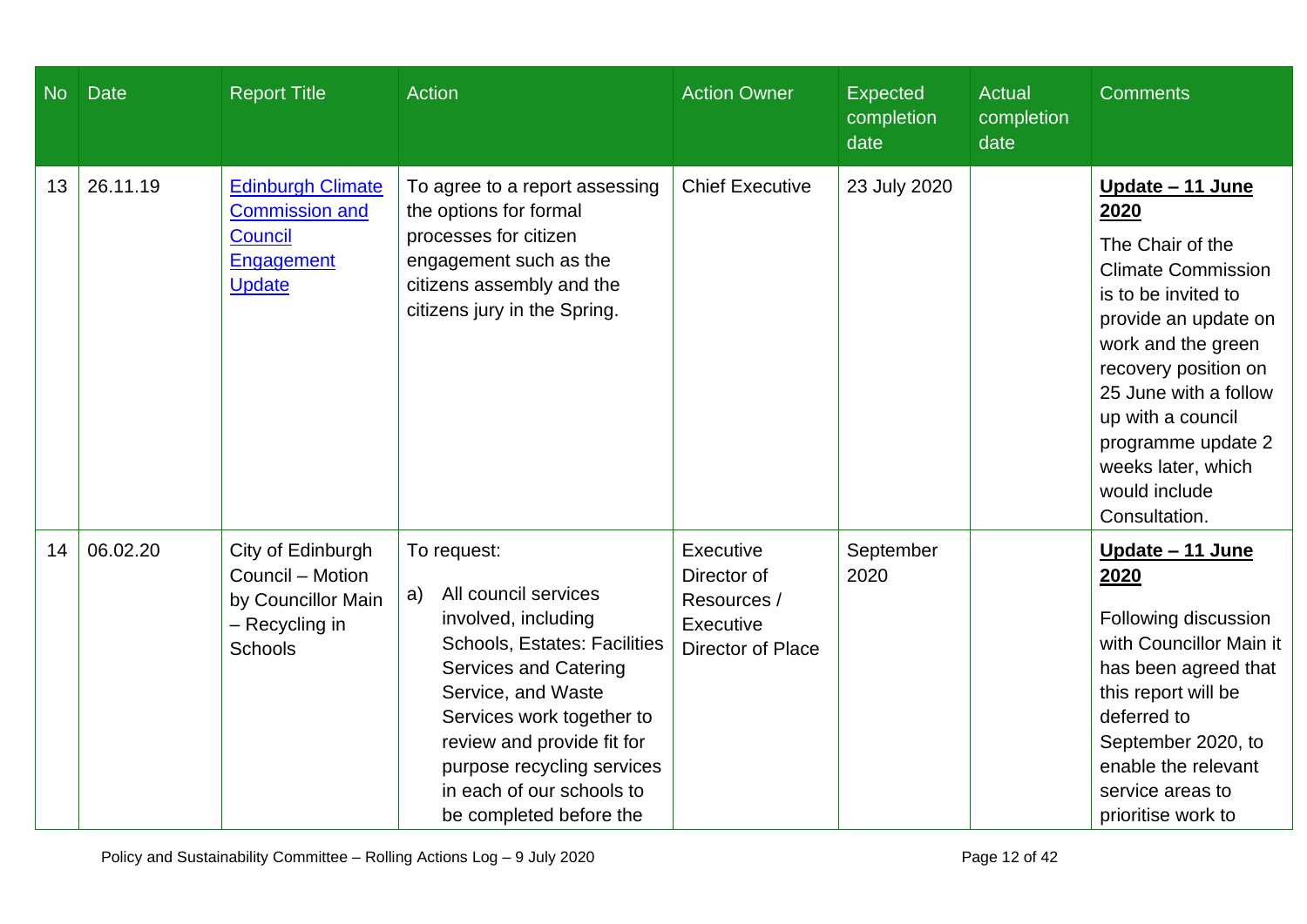| No | <b>Date</b> | <b>Report Title</b>          | Action                                                                                                                                                                                                                                                                                                                                                                                                          | <b>Action Owner</b>            | Expected<br>completion<br>date | <b>Actual</b><br>completion<br>date | <b>Comments</b>                                                                                                          |
|----|-------------|------------------------------|-----------------------------------------------------------------------------------------------------------------------------------------------------------------------------------------------------------------------------------------------------------------------------------------------------------------------------------------------------------------------------------------------------------------|--------------------------------|--------------------------------|-------------------------------------|--------------------------------------------------------------------------------------------------------------------------|
|    |             |                              | start of the 2020/21<br>academic year within<br>policy and current<br>budgets, and reporting any<br>financial challenges in<br>doing so to the report<br>requested.<br>A report to the Policy and<br>b)<br><b>Sustainability Committee</b><br>outlining the service<br>provided for each school<br>at the start of the 2020/21<br>Academic Year and<br>including plans for a<br><b>Carbon Neutral Edinburgh</b> |                                |                                |                                     | support schools re-<br>opening and to<br>incorporate lessons<br>learned arising from<br>the Covid-19<br>lockdown period. |
|    |             |                              | 2030.                                                                                                                                                                                                                                                                                                                                                                                                           |                                |                                |                                     |                                                                                                                          |
| 15 | 25.02.20    | Filming in<br>Edinburgh 2019 | To agree to a further report<br>being submitted to the<br>Committee to include costs as<br>well as income in a full scrutiny<br>of processes comparing<br>Edinburgh's results with cities<br>that charged for the use of<br>public space for filming in<br>order to make                                                                                                                                        | Executive<br>Director of Place | October 2020                   |                                     |                                                                                                                          |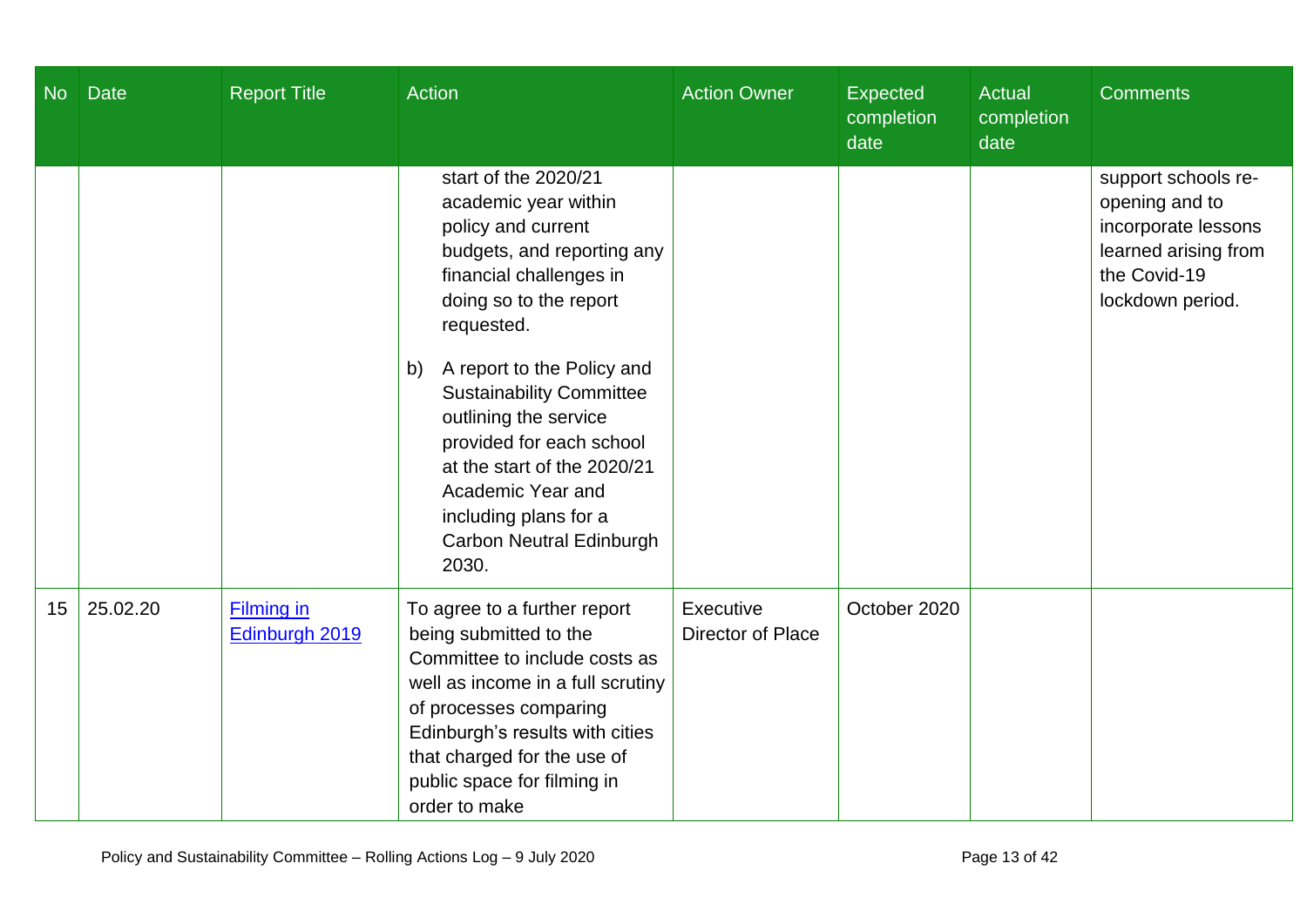| $N$ o | <b>Date</b> | <b>Report Title</b>                                                                           | Action                                                                                                                                                                                                                                                                                                                                                                                                                                                                                   | <b>Action Owner</b>                                      | Expected<br>completion<br>date | Actual<br>completion<br>date | <b>Comments</b> |
|-------|-------------|-----------------------------------------------------------------------------------------------|------------------------------------------------------------------------------------------------------------------------------------------------------------------------------------------------------------------------------------------------------------------------------------------------------------------------------------------------------------------------------------------------------------------------------------------------------------------------------------------|----------------------------------------------------------|--------------------------------|------------------------------|-----------------|
|       |             |                                                                                               | recommendations on future<br>Council policy in this area.                                                                                                                                                                                                                                                                                                                                                                                                                                |                                                          |                                |                              |                 |
| 16    | 12.03.20    | City of Edinburgh<br>Council - Motion<br>by Councillor Watt<br>- International<br>Women's Day | To agree that the equalities<br>working group should:<br>review the specific policies<br>a)<br>and equality impact<br>assessments which the<br>Council had put in place to<br>prevent gender<br>inequalities and improve<br>support for survivors of<br>gender-based violence;<br>consider how these<br>b)<br>polices could be further<br>developed; and<br>make any<br>C)<br>recommendations for<br>change to the Policy and<br><b>Sustainability Committee</b><br>within three cycles. | Executive<br>Director for<br>Communities and<br>Families | 6 August 2020                  |                              |                 |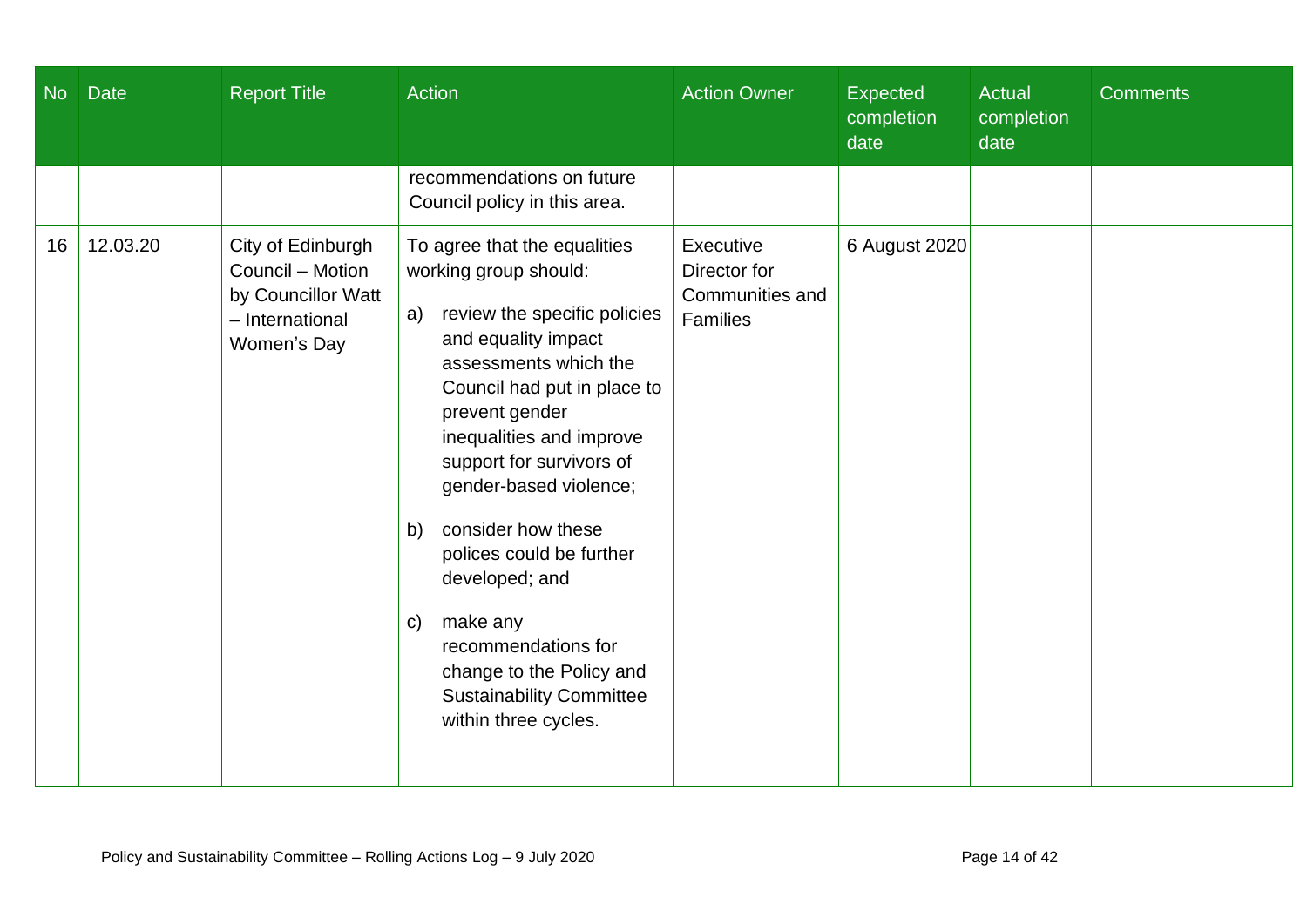| <b>No</b> | <b>Date</b>                                               | <b>Report Title</b>                                                | Action                                                                                                                                                                                  | <b>Action Owner</b>                                                                                                                                                 | <b>Expected</b><br>completion<br>date | <b>Actual</b><br>completion<br>date | <b>Comments</b>                                                                             |
|-----------|-----------------------------------------------------------|--------------------------------------------------------------------|-----------------------------------------------------------------------------------------------------------------------------------------------------------------------------------------|---------------------------------------------------------------------------------------------------------------------------------------------------------------------|---------------------------------------|-------------------------------------|---------------------------------------------------------------------------------------------|
| 17        | Leadership<br><b>Advisory Panel</b><br>- 31 March<br>2020 | Neighbourhood<br><b>Alliance - Grant</b><br><b>Funding Payment</b> | To agree that the SLA<br>1)<br>would be circulated to the<br>members of the LAP.                                                                                                        | Executive<br><b>Director of Place</b><br>Lead Officer:<br>Elaine Scott,<br><b>Housing Services</b><br>Manager<br>0131 529 2277<br>elaine.scott@edi<br>nburgh.gov.uk | End of June<br>2020                   | 26 June<br>2020                     | <b>Recommended for</b><br><b>Closure</b><br>SLA circulated to<br>members on 26 June<br>2020 |
|           |                                                           |                                                                    | To agree that a report<br>2)<br>would be taken to the<br>Housing, Homelessness<br>and Fair Work Committee<br>detailing how long grant<br>funding continue for and<br>the exit strategy. |                                                                                                                                                                     | September<br>2020                     |                                     |                                                                                             |
| 18        | Leadership<br><b>Advisory Panel</b><br>- 23 April 2020    | <b>Consultation</b><br><b>Planning Report</b>                      | To note that a further<br>1)<br>report would be provided<br>setting out the forward<br>plan for consultations in<br>due course.                                                         | <b>Chief Executive</b>                                                                                                                                              | 23 July 2020                          |                                     |                                                                                             |
|           |                                                           |                                                                    | To further note the<br>2)<br><b>Festival and Events All</b><br><b>Party Oversight Group</b>                                                                                             | <b>Executive</b><br><b>Director of Place</b><br>Lead Officer:                                                                                                       | 28 May 20                             | 28 May<br>2020                      | <b>CLOSED</b>                                                                               |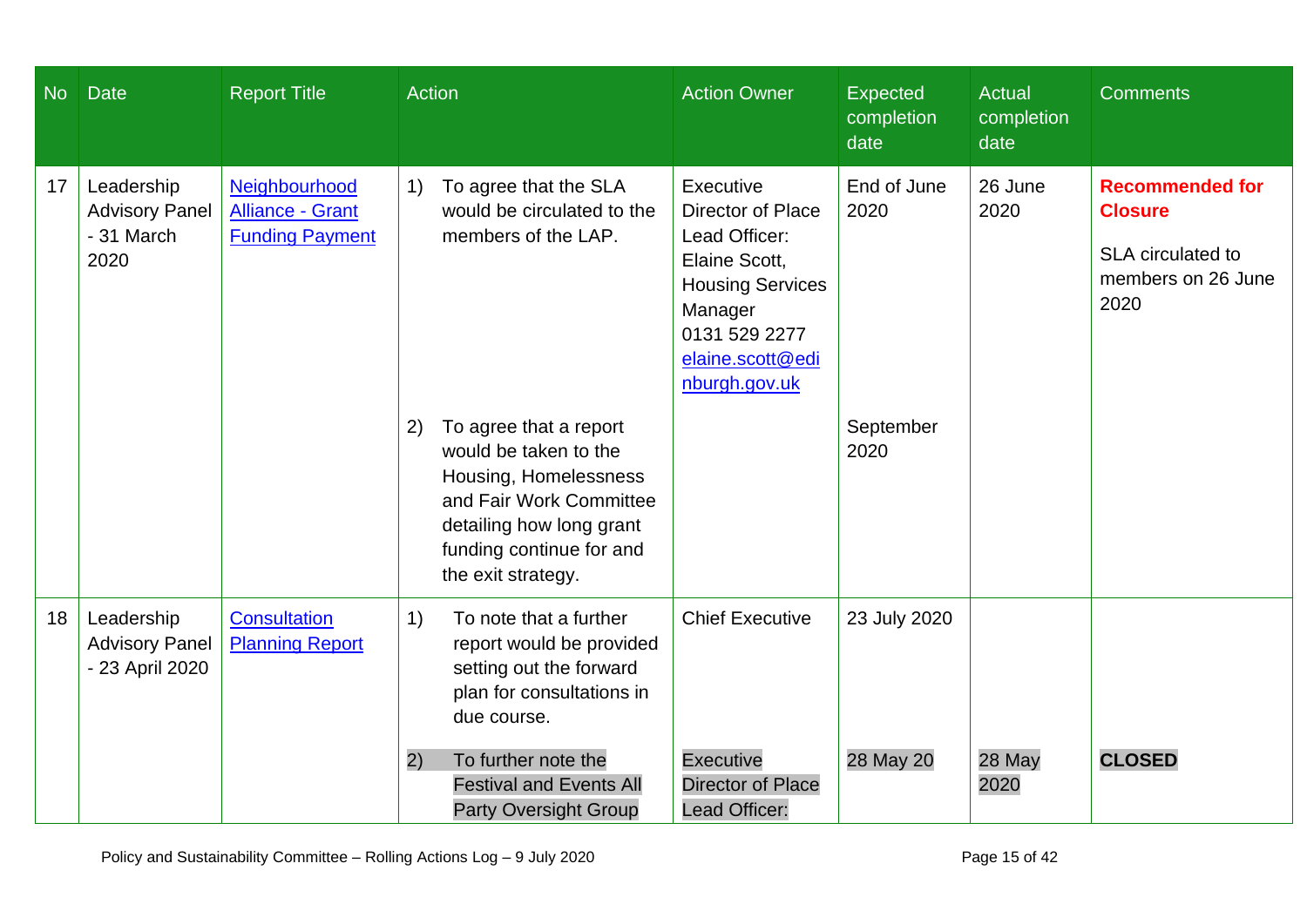| No | <b>Date</b> | <b>Report Title</b> | <b>Action</b>                                                                                                                                                                                                                                                                                                                                                                             | <b>Action Owner</b>                                                         | Expected<br>completion<br>date | Actual<br>completion<br>date | <b>Comments</b>                                     |
|----|-------------|---------------------|-------------------------------------------------------------------------------------------------------------------------------------------------------------------------------------------------------------------------------------------------------------------------------------------------------------------------------------------------------------------------------------------|-----------------------------------------------------------------------------|--------------------------------|------------------------------|-----------------------------------------------------|
|    |             |                     | (APOG) had not yet met<br>as meetings were<br>cancelled due to the<br>current restrictions.<br>Therefore, to agree to<br>engage with elected<br>members through the<br>APOG as soon as<br>practicable to allow the<br>consultation to proceed<br>at the earliest<br>opportunity. This would<br>be brought back to the<br>appropriate committee<br>for approval before being<br>published. | <b>Paul Lawrence</b><br>0131 529 7325<br>paul.lawrence@e<br>dinburgh.gov.uk |                                |                              |                                                     |
|    |             |                     | 3)<br>To further agree that the<br>next Policy and<br><b>Sustainability Committee</b><br>would receive an update<br>on process and timeline<br>for the consultation.                                                                                                                                                                                                                      | <b>Executive</b><br><b>Director of Place</b>                                | 28 May 2020                    | 28 May<br>2020               | <b>CLOSED</b>                                       |
|    |             |                     | To agree that the APOG<br>4)<br>on Festivals and Events<br>should meet remotely in                                                                                                                                                                                                                                                                                                        | Executive<br>Director of Place                                              |                                |                              | A meeting of the<br>APOG was held on 4<br>May 2020. |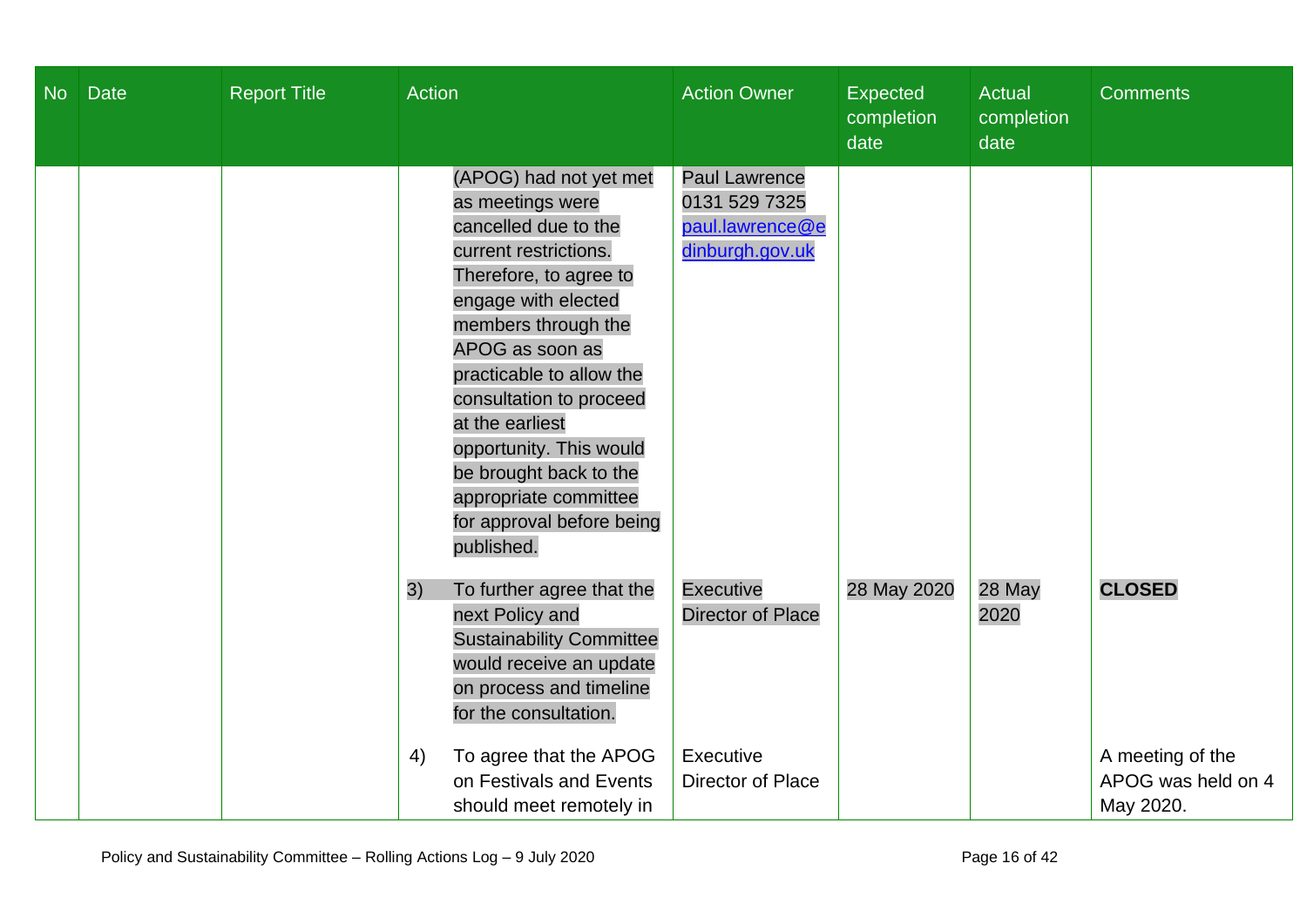| <b>No</b> | <b>Date</b> | <b>Report Title</b> | Action                                                                                                                                                                                                                                                                                                                                                                                                   | <b>Action Owner</b>            | <b>Expected</b><br>completion<br>date | <b>Actual</b><br>completion<br>date | <b>Comments</b>                                                                                                                                                                                                                |
|-----------|-------------|---------------------|----------------------------------------------------------------------------------------------------------------------------------------------------------------------------------------------------------------------------------------------------------------------------------------------------------------------------------------------------------------------------------------------------------|--------------------------------|---------------------------------------|-------------------------------------|--------------------------------------------------------------------------------------------------------------------------------------------------------------------------------------------------------------------------------|
|           |             |                     | advance of the Policy<br>and Sustainability<br>Committee in order that<br><b>Party Spokespersons</b><br>could discuss the matter<br>and influence the report.<br>To recognise that<br>5)<br>COVID-19 was likely to                                                                                                                                                                                       | Executive<br>Director of Place |                                       |                                     | Update - 11 June<br>2020                                                                                                                                                                                                       |
|           |             |                     | have lasting impacts on<br>the use of the City<br>Centre and to request<br>that the APOG consider<br>how to invite<br>contributions from<br>residents, businesses<br>and stakeholders to<br>inform a wider<br>consultation on events<br>and use of public spaces<br>in the City Centre and<br>beyond with an early<br>outline to be given in the<br>report to Policy and<br>Sustainability<br>Committee. |                                |                                       |                                     | Consultation on the<br><b>Public Spaces</b><br>Management Plan<br>has been put on hold<br>due to Covid 19, and<br>will be commenced at<br>an appropriate time in<br>order to get a broad<br>range of input from<br>the public. |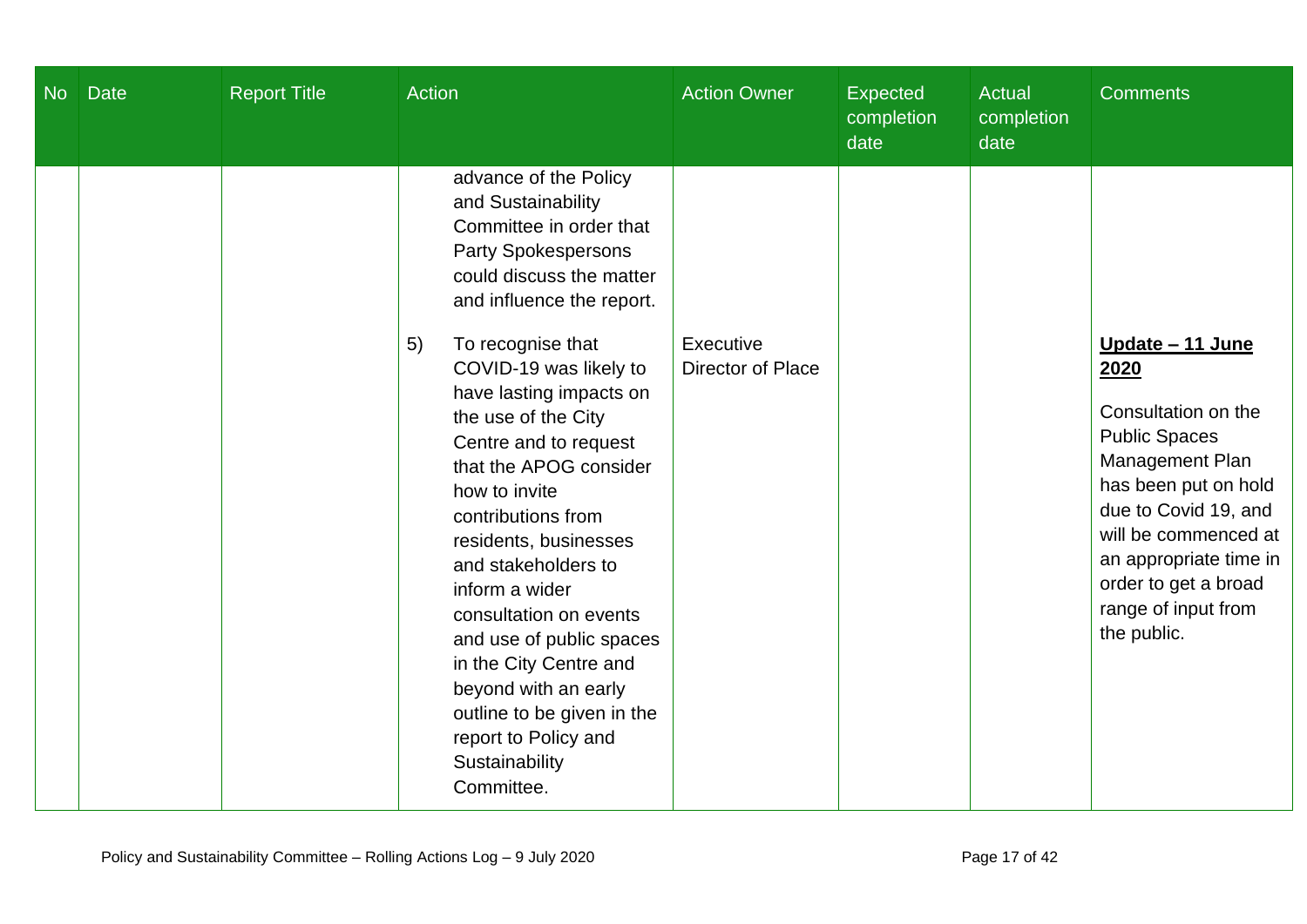| <b>No</b> | <b>Date</b> | <b>Report Title</b>      | <b>Action</b>                                                                                                                                                                                                                                                                                                                                                                                 | <b>Action Owner</b>    | <b>Expected</b><br>completion<br>date | Actual<br>completion<br>date | <b>Comments</b> |
|-----------|-------------|--------------------------|-----------------------------------------------------------------------------------------------------------------------------------------------------------------------------------------------------------------------------------------------------------------------------------------------------------------------------------------------------------------------------------------------|------------------------|---------------------------------------|------------------------------|-----------------|
| 19        | 14.05.20    | <b>Local Police Plan</b> | 1)<br>To request an update<br>report in 6 months' time<br>on a full assessment<br>being made of the<br>implications of the Covid-<br>19 emergency<br>addressing the risks and<br>mitigation identified for<br>Edinburgh, any public<br>feedback that might alter<br>priorities and any altered<br>national Police priorities<br>and that these be worked<br>into an updated, dynamic<br>plan. | <b>Police Scotland</b> | November<br>2020                      |                              |                 |
|           |             |                          | To call for a further report<br>2)<br>giving details of the<br>management of Police<br>officer numbers in the<br>City of Edinburgh, noting<br>the reduction in numbers<br>in recent years and<br>detailing the continued<br>partnership with the<br>Council and any budget                                                                                                                    | <b>Police Scotland</b> | 6 August<br>2020                      |                              |                 |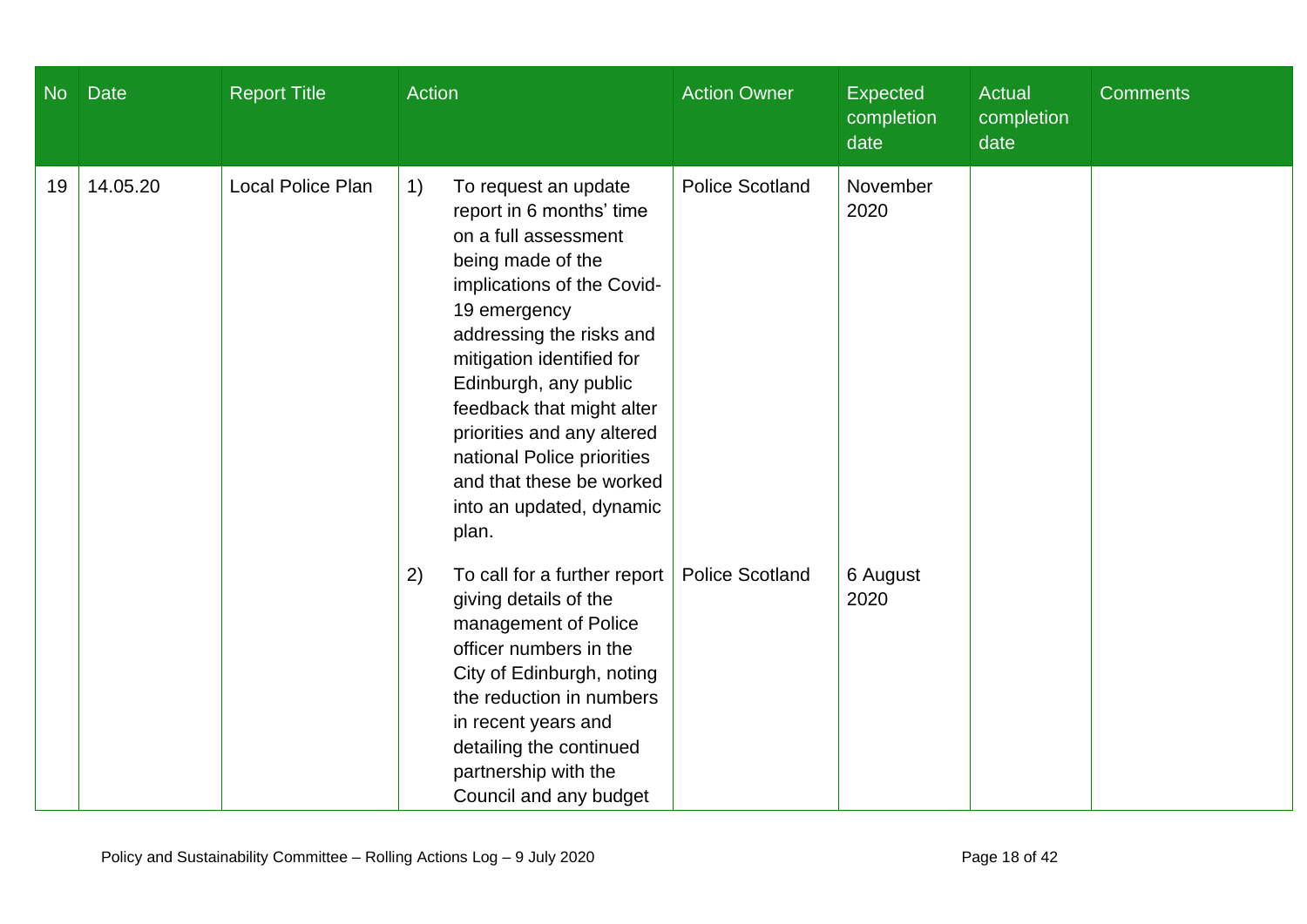| <b>No</b> | <b>Date</b>          | <b>Report Title</b>                                                                                      | Action                                                                                                                                                                                                                                                                                                                                | <b>Action Owner</b>            | <b>Expected</b><br>completion<br>date | Actual<br>completion<br>date | <b>Comments</b>                                                                           |
|-----------|----------------------|----------------------------------------------------------------------------------------------------------|---------------------------------------------------------------------------------------------------------------------------------------------------------------------------------------------------------------------------------------------------------------------------------------------------------------------------------------|--------------------------------|---------------------------------------|------------------------------|-------------------------------------------------------------------------------------------|
|           |                      |                                                                                                          | implications of<br><b>Community Officers</b><br>provision.                                                                                                                                                                                                                                                                            |                                |                                       |                              |                                                                                           |
| 20        | 14.05.20             | COVID-19 -<br>Update                                                                                     | To agree that an<br>1)<br>emergency decisions<br>report would be on the<br>agenda detailing any<br>decisions taken under<br>urgency.<br>2)<br>To note that a dashboard<br>would be on the agenda<br>of the next committee<br>and sent out along with<br>the committee papers.                                                         | <b>Chief Executive</b>         | 25 June 2020                          | 25 June<br>2020              | <b>Recommended for</b><br><b>Closure</b><br><b>Report to Committee</b><br>on 25 June 2020 |
| 21        | 14.05.20<br>28.05.20 | <b>Creating Safe</b><br><b>Spaces for</b><br><b>Walking and</b><br>Cycling<br><b>Rolling Actions Log</b> | To agree to add the action that<br>'all schemes approved by a<br><b>TTRO</b> under delegated<br>authority should be reported to<br>the committee on a two-<br>monthly cycle or in the event of<br>a significant change in national<br>movement restrictions or social<br>distancing guidance, with a<br>recommendation to continue or | Executive<br>Director of Place | <b>End 2020</b>                       |                              |                                                                                           |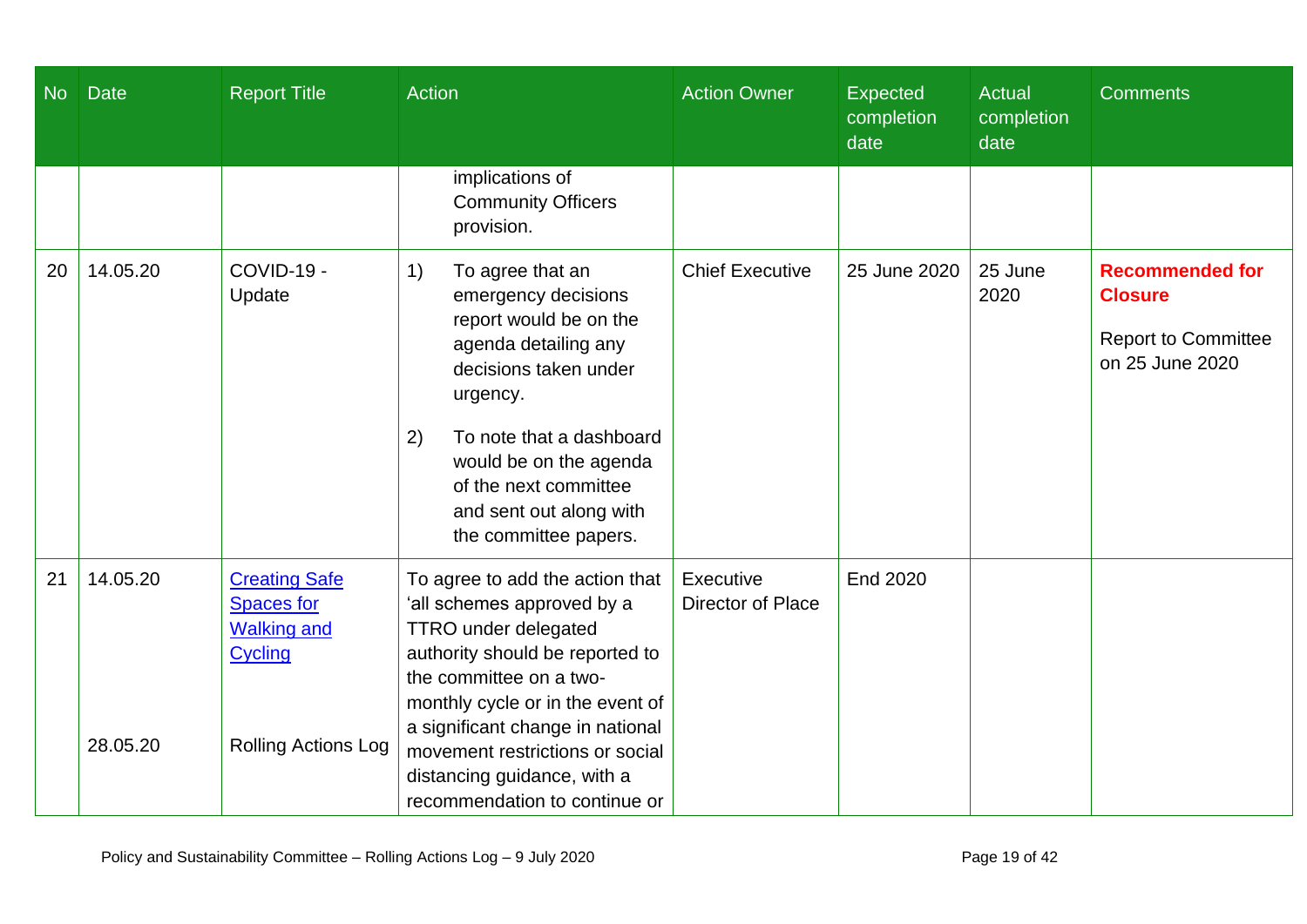| No | <b>Date</b> | <b>Report Title</b>                                                                                                         | Action                                                                                                                                                                                                                                                                                                                                                                                                                                                                                          | <b>Action Owner</b>                                 | <b>Expected</b><br>completion<br>date | <b>Actual</b><br>completion<br>date | <b>Comments</b>                          |
|----|-------------|-----------------------------------------------------------------------------------------------------------------------------|-------------------------------------------------------------------------------------------------------------------------------------------------------------------------------------------------------------------------------------------------------------------------------------------------------------------------------------------------------------------------------------------------------------------------------------------------------------------------------------------------|-----------------------------------------------------|---------------------------------------|-------------------------------------|------------------------------------------|
|    |             |                                                                                                                             | discontinue each scheme', as<br>was agreed at the Policy and<br>Sustainability Committee of 14<br>May 2020.                                                                                                                                                                                                                                                                                                                                                                                     |                                                     |                                       |                                     |                                          |
| 22 | 28.05.20    | <b>Decisions Taken</b><br>under Delegated<br><b>Power and</b><br><b>Operational</b><br><b>Decision Making -</b><br>Covid-19 | 1)<br>To call for a short report<br>in three cycles fully<br>detailing the decisions<br>made so far, and<br>providing options to re-<br>open community<br>centres as part of<br>Adaption and Renewal,<br>to allow access to<br>volunteers from<br>community centre<br>management<br>committees to operate<br>food parcel distribution,<br>where an agreed plan of<br>how they will operate in<br>a safe and socially<br>distant manner can be<br>put in place.<br>(2)<br>To agree to an interim | <b>Chief Executive</b><br><b>Executive Director</b> | 9 July 2020<br>End                    |                                     | Report on the agenda<br>for this meeting |
|    |             |                                                                                                                             | members' briefing on the                                                                                                                                                                                                                                                                                                                                                                                                                                                                        | for Communities                                     | September                             |                                     |                                          |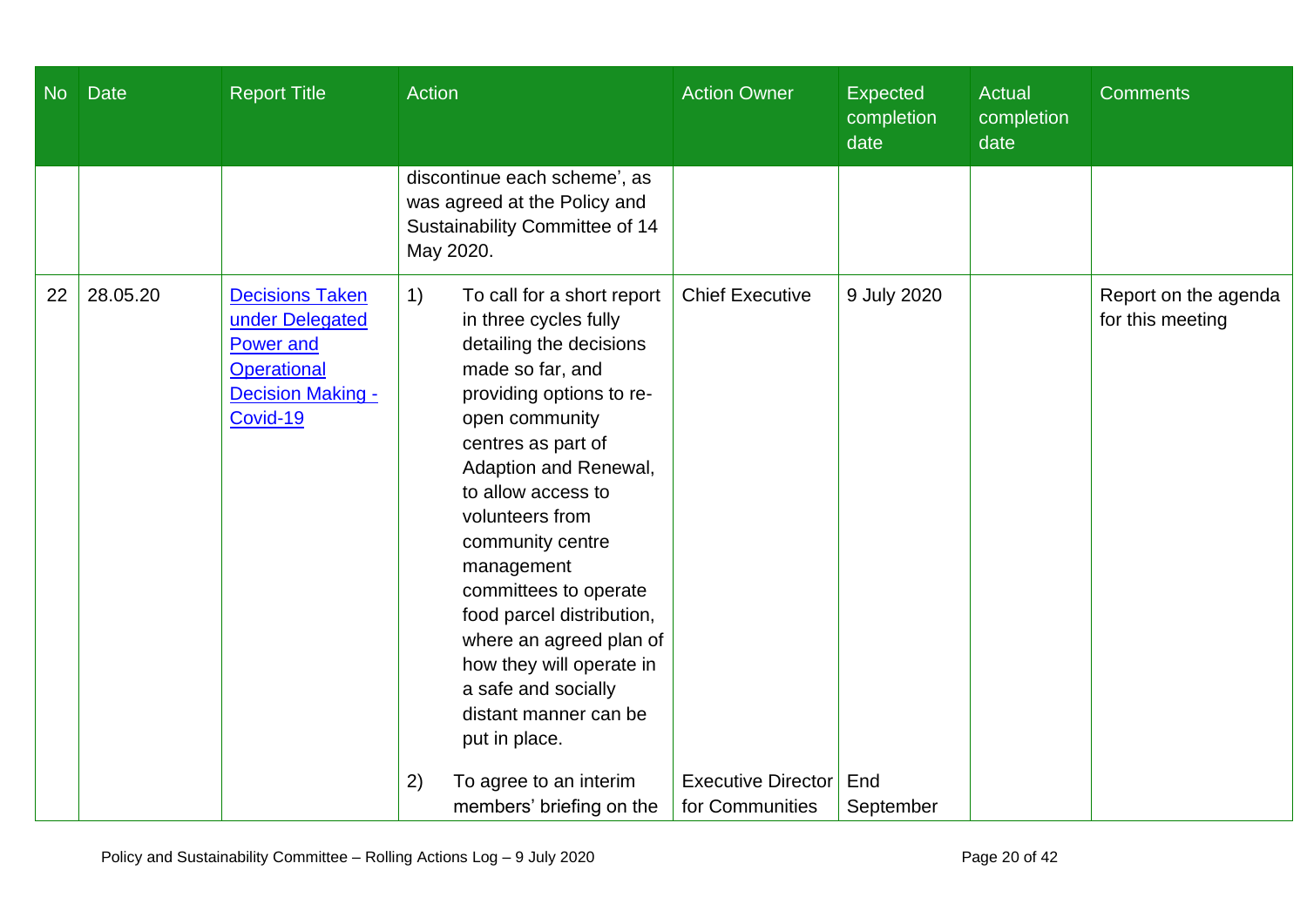| <b>No</b> | <b>Date</b> | <b>Report Title</b> | <b>Action</b>                                                                                                                                                                                                                                                                               | <b>Action Owner</b>                                                  | <b>Expected</b><br>completion<br>date | <b>Actual</b><br>completion<br>date | <b>Comments</b>                                                                           |
|-----------|-------------|---------------------|---------------------------------------------------------------------------------------------------------------------------------------------------------------------------------------------------------------------------------------------------------------------------------------------|----------------------------------------------------------------------|---------------------------------------|-------------------------------------|-------------------------------------------------------------------------------------------|
|           |             |                     | progress of 1) above.<br>To note that a report<br>3)<br>would be brought to the<br>next meeting of the<br><b>Policy and Sustainability</b><br>Committee setting out<br>the approach to the<br><b>Spaces for People</b><br>programme and how this<br>would be linked to<br>economic recovery | and Families<br><b>Executive Director</b><br>of Place                | 2020<br>11 June 2020                  | 11 June<br>2020                     | <b>Closed</b>                                                                             |
|           |             |                     | To note that the Chief<br>4)<br>Officer (EHSCP) had<br>agreed to provide the<br>number of patients that<br>were discharged from<br>hospitals into care homes<br>prior to the change in<br>guidance on testing.                                                                              | Chief Officer,<br>Edinburgh Health<br>and Social Care<br>Partnership | 23 July 2020                          |                                     |                                                                                           |
|           |             |                     | To note that decision<br>5)<br>D50 would be clarified in<br>the next report.                                                                                                                                                                                                                | <b>Chief Executive</b>                                               | 25 June 2020                          | 25 June<br>2020                     | <b>Recommended for</b><br><b>Closure</b><br><b>Report to Committee</b><br>on 25 June 2020 |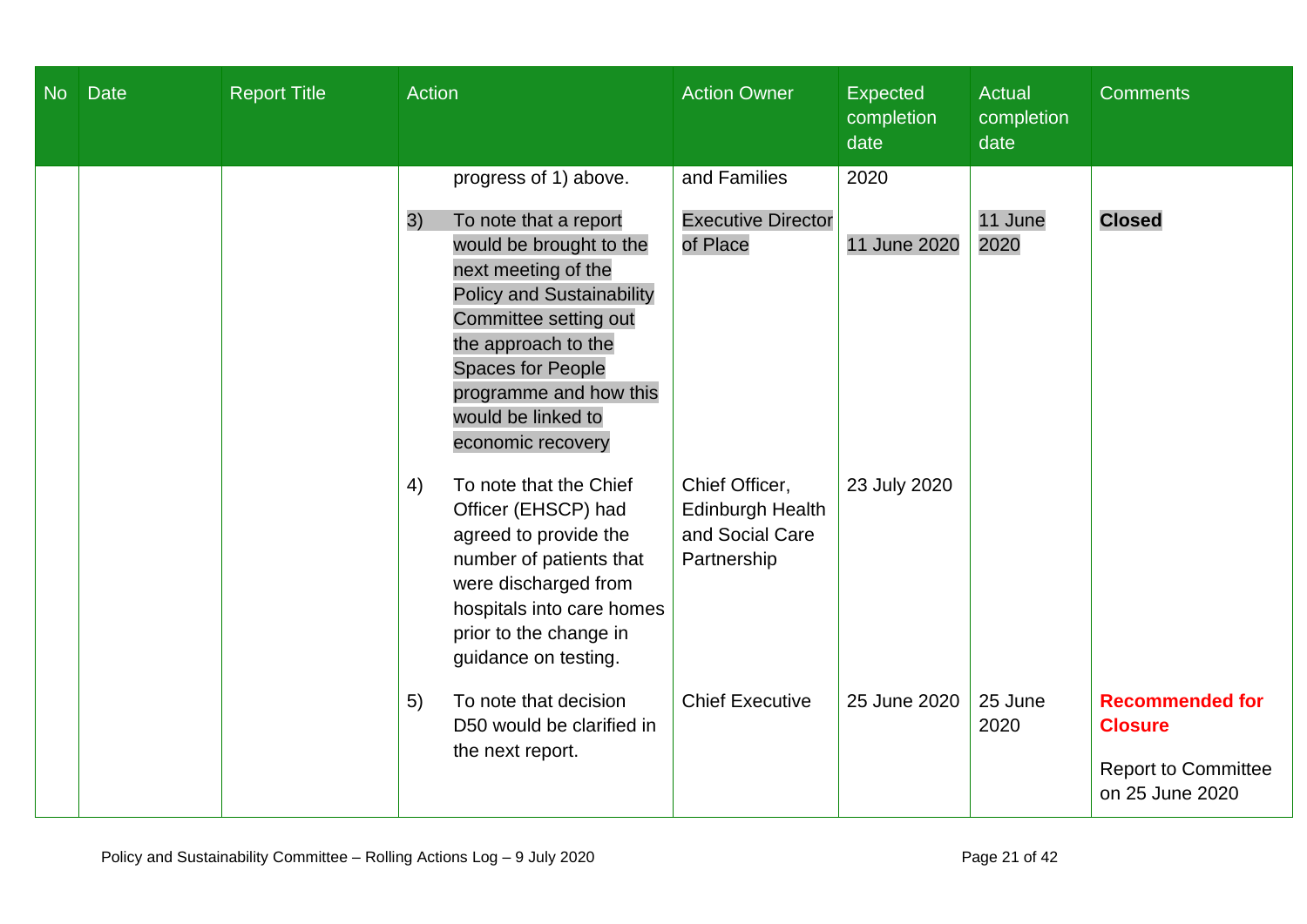| <b>No</b> | <b>Date</b> | <b>Report Title</b>                                                                                                                                               | <b>Action</b>                                                                                                                                                              | <b>Action Owner</b>                                             | <b>Expected</b><br>completion<br>date | <b>Actual</b><br>completion<br>date | <b>Comments</b>                                                                                                                |
|-----------|-------------|-------------------------------------------------------------------------------------------------------------------------------------------------------------------|----------------------------------------------------------------------------------------------------------------------------------------------------------------------------|-----------------------------------------------------------------|---------------------------------------|-------------------------------------|--------------------------------------------------------------------------------------------------------------------------------|
| 23        | 28.05.20    | <b>Revenue Budget</b><br>2020/21 Update                                                                                                                           | 1)<br>To requests a report on<br>the capital programme<br>when appropriate.                                                                                                | Executive<br>Director of<br><b>Resources</b>                    | 25 June 2020                          | 25 June<br>2020                     | <b>Recommended for</b><br><b>Closure</b><br><b>Report to Committee</b><br>on 25 June 2020                                      |
|           |             |                                                                                                                                                                   | To confirm with COSLA<br>2)<br>whether the joint letter to<br>the Chancellor had been<br>issued and to request<br>that the response be<br>shared with members.             | Executive<br>Director of<br><b>Resources</b>                    | 23 July 2020                          |                                     | Update - 9 July<br>It is intended that a<br>further update will be<br>provided for<br>Committee on the 23<br><b>July 2020.</b> |
| 24        | 28.05.20    | <b>Outcome Report of</b><br>the Short Life<br><b>Working Group to</b><br><b>Examine</b><br><b>Communities and</b><br><b>Families Third</b><br><b>Party Grants</b> | To provide guidance for<br>members on how to guide the<br>organisations that would be<br>changing or closing as a result<br>of an unsuccessful application<br>for funding. | Executive<br>Director for<br>Communities and<br><b>Families</b> | End of July<br>2020                   |                                     |                                                                                                                                |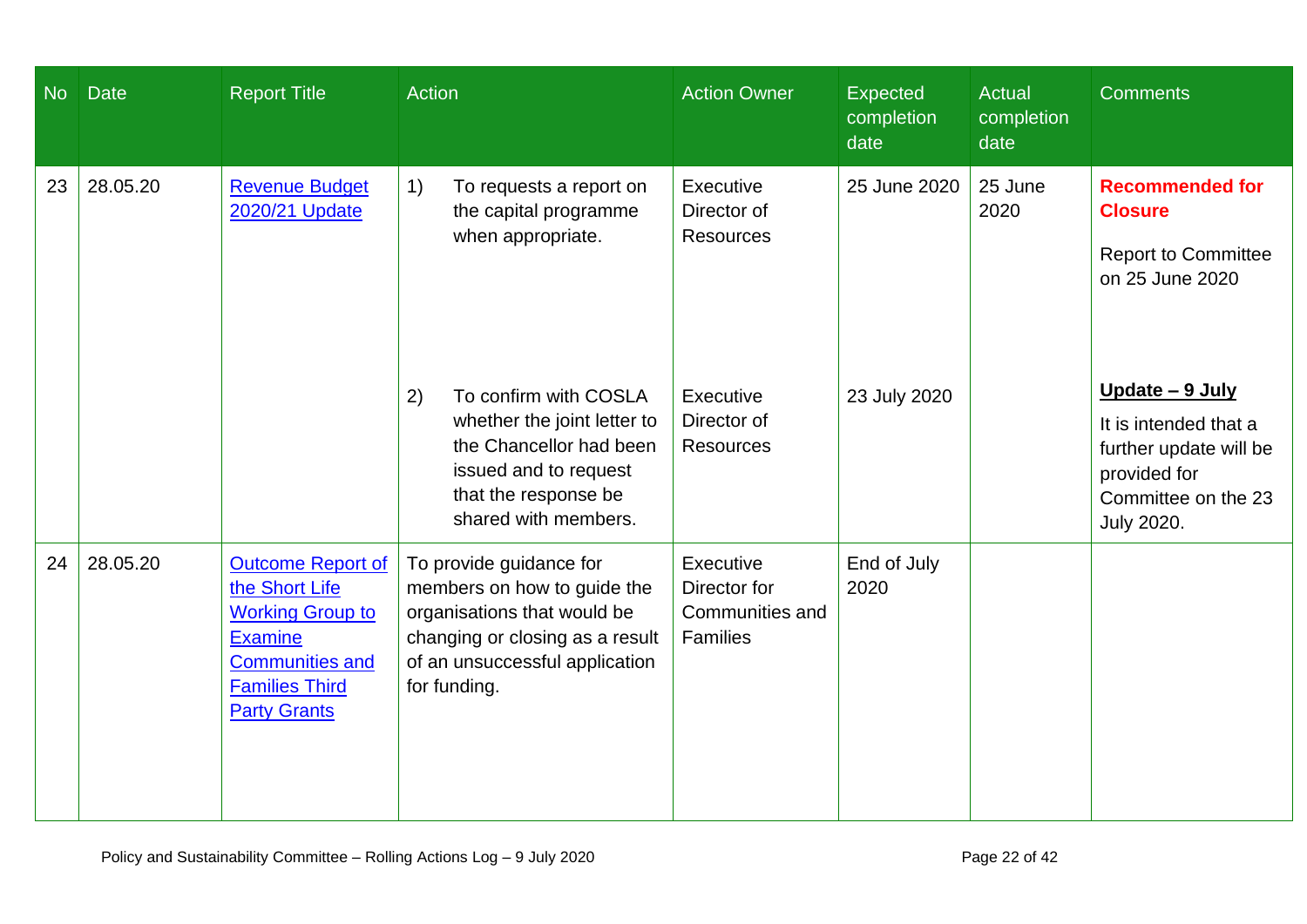| <b>No</b> | <b>Date</b> | <b>Report Title</b>                                                                                  | Action                                                                                                                                                                                                                                                                                                       | <b>Action Owner</b>                                                    | <b>Expected</b><br>completion<br>date | <b>Actual</b><br>completion<br>date | <b>Comments</b>                          |
|-----------|-------------|------------------------------------------------------------------------------------------------------|--------------------------------------------------------------------------------------------------------------------------------------------------------------------------------------------------------------------------------------------------------------------------------------------------------------|------------------------------------------------------------------------|---------------------------------------|-------------------------------------|------------------------------------------|
| 25        | 28.05.20    | <b>Public Realm</b><br><b>CCTV</b><br><b>Continuation of</b><br><b>Service</b>                       | To call for a further report as<br>part of the report on Smart<br>Cities, as soon as practical,<br>detailing where the project had<br>reached in relation to progress<br>with the CCTV upgrade<br>procurement exercise and the<br>anticipated timeline for delivery<br>of the Public Realm Upgrade.          | Executive<br>Director for<br><b>Communities and</b><br><b>Families</b> | September<br>2020                     |                                     |                                          |
| 26        | 11.06.20    | <b>Tourism and</b><br><b>Hospitality Sector</b><br><b>Recovery Plan</b>                              | Agrees to continue the report<br>within 2 cycles for direct<br>engagement with EICC and<br>Marketing Edinburgh and to<br>come back to committee with<br>more detail on the in-house<br>model as outlined in option 4,<br>including further detail of<br><b>Scottish Government and</b><br>industry resources | Executive<br><b>Director of Place</b>                                  | 9 July 2020                           |                                     | Report on the agenda<br>for this meeting |
| 27        | 11.06.20    | <b>Scottish</b><br><b>Government Town</b><br><b>Centre Fund</b><br><b>Update and</b><br>Regeneration | 1)<br>Asks for a further report in<br>two cycles updating<br>committee on progress of<br>the 2019/20 RCGF<br>projects:                                                                                                                                                                                       | Executive<br>Director of Place                                         | 23 July 2020                          |                                     |                                          |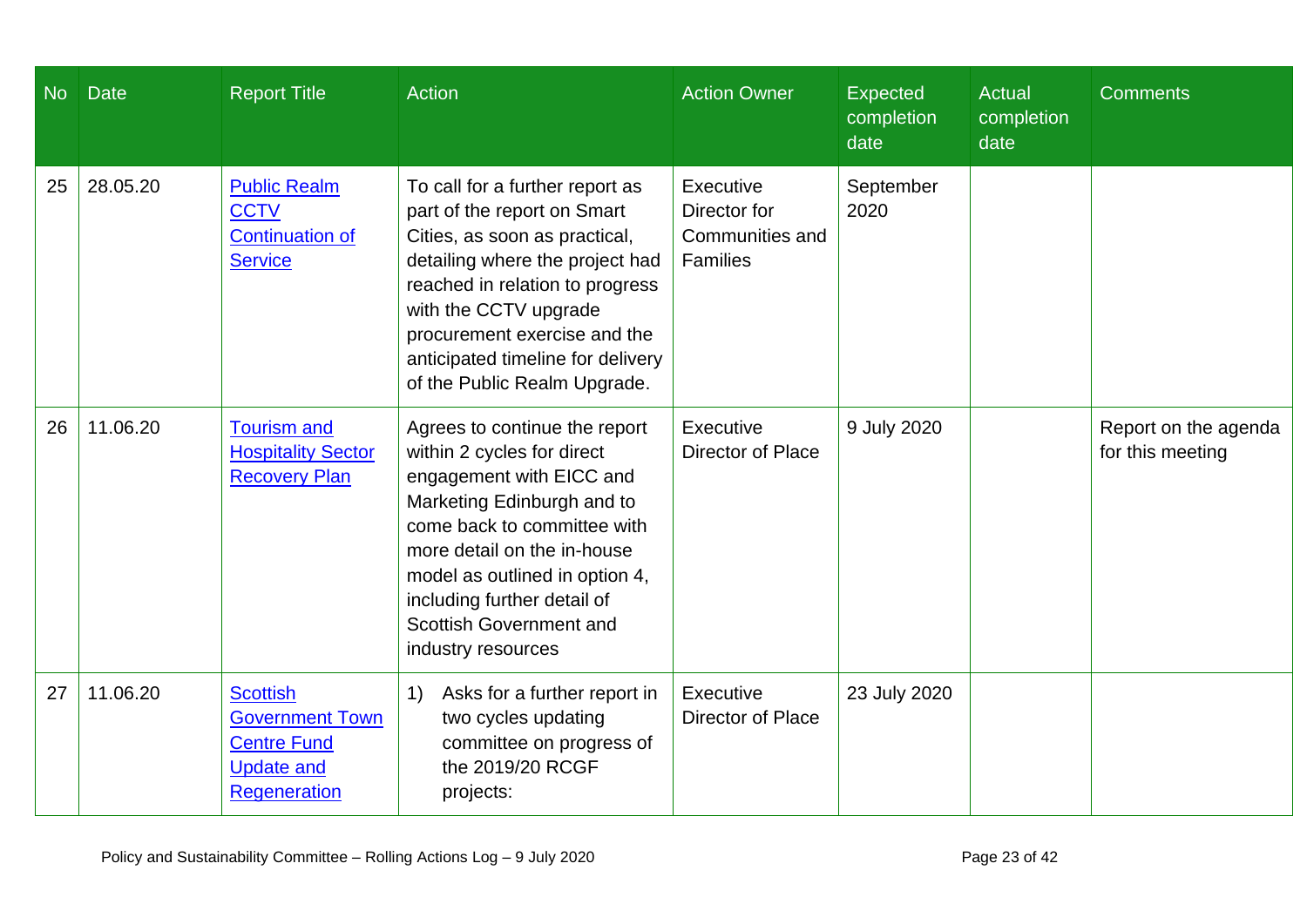| <b>No</b> | <b>Date</b> | <b>Report Title</b>                                                                                  | Action                                                                                                                                                                                                                                                                                                                                                                      | <b>Action Owner</b>                                                                                                                      | <b>Expected</b><br>completion<br>date | Actual<br>completion<br>date | <b>Comments</b> |
|-----------|-------------|------------------------------------------------------------------------------------------------------|-----------------------------------------------------------------------------------------------------------------------------------------------------------------------------------------------------------------------------------------------------------------------------------------------------------------------------------------------------------------------------|------------------------------------------------------------------------------------------------------------------------------------------|---------------------------------------|------------------------------|-----------------|
|           |             | <b>Capital Grant Fund</b><br><b>Applications</b>                                                     | <b>Business space project</b><br>$\blacksquare$<br>at E2 Fountainbridge;<br>Portobello Town Hall;<br><b>Industrial Estate</b><br>$\blacksquare$<br>Development at Russell<br>Road;<br><b>Pennywell Culture and</b><br>Learning Hub<br>To agree a report would<br>2)<br>come back to Committee<br>in two cycles that includes<br>proposals on North<br><b>Edinburgh Arts</b> |                                                                                                                                          |                                       |                              |                 |
| 28        | 11.06.20    | <b>Black Lives Matter</b><br>- Motion by<br><b>Councillor Day</b><br>(see minute of 11<br>June 2020) | To reaffirm the<br>1)<br>commitment to ensure<br>the Council treats all<br>people equally and with<br>fairness and respect<br>and calls for a report<br>within three cycles<br>setting out current staff<br>training provision                                                                                                                                              | Executive<br>Director of<br><b>Resources</b><br>Lead Officer:<br><b>Katy Miller</b><br>0131 469 5522<br>katy.miller@edin<br>burgh.gov.uk | 23 July 2020                          |                              |                 |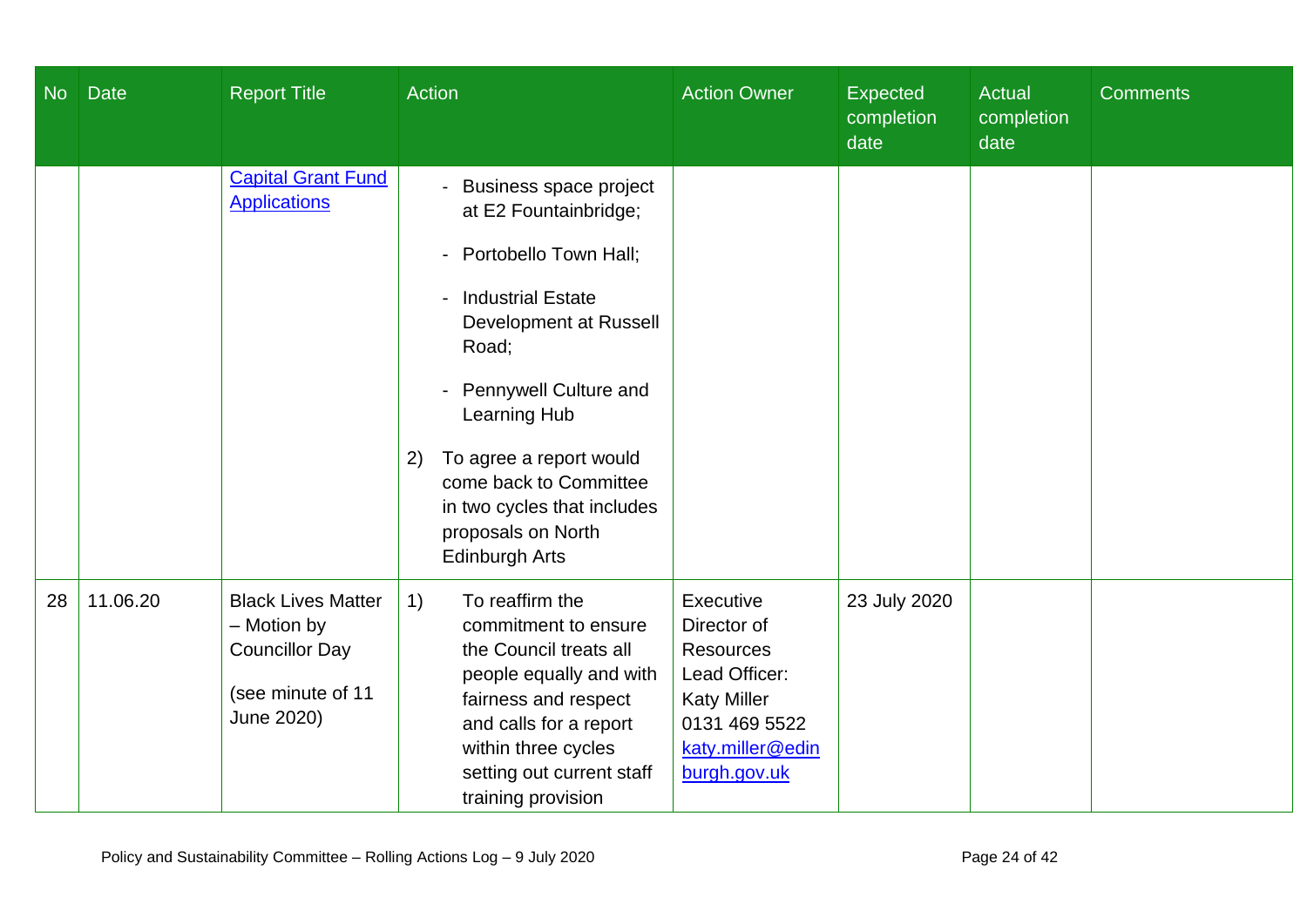| <b>No</b> | <b>Date</b> | <b>Report Title</b> | <b>Action</b>                                                                                                                                                                                                                                                                                                                                                    | <b>Action Owner</b>                                             | <b>Expected</b><br>completion<br>date | <b>Actual</b><br>completion<br>date | <b>Comments</b> |
|-----------|-------------|---------------------|------------------------------------------------------------------------------------------------------------------------------------------------------------------------------------------------------------------------------------------------------------------------------------------------------------------------------------------------------------------|-----------------------------------------------------------------|---------------------------------------|-------------------------------------|-----------------|
|           |             |                     | around equality and<br>unconscious bias and<br>any proposals to<br>strengthen such<br>arrangements                                                                                                                                                                                                                                                               |                                                                 |                                       |                                     |                 |
|           |             |                     | 2)<br>That an action plan be<br>brought forward by the<br><b>Chief Executive within</b><br>three cycles to introduce<br>best practice in the<br>council's recruitment<br>and employment<br>practices, including, but<br>not limited to, ensuring<br>that equality, diversity<br>and anti-discrimination<br>training was introduced<br>as standard for all staff. | <b>Chief Executive</b>                                          | 23 July 2020                          |                                     |                 |
|           |             |                     | That the Executive<br>3)<br>Director for<br>Communities and<br>Families bring forward<br>an action plan within<br>three cycles to enhance<br>diversity and inclusion in                                                                                                                                                                                          | Executive<br>Director for<br>Communities and<br><b>Families</b> | 23 July 2020                          |                                     |                 |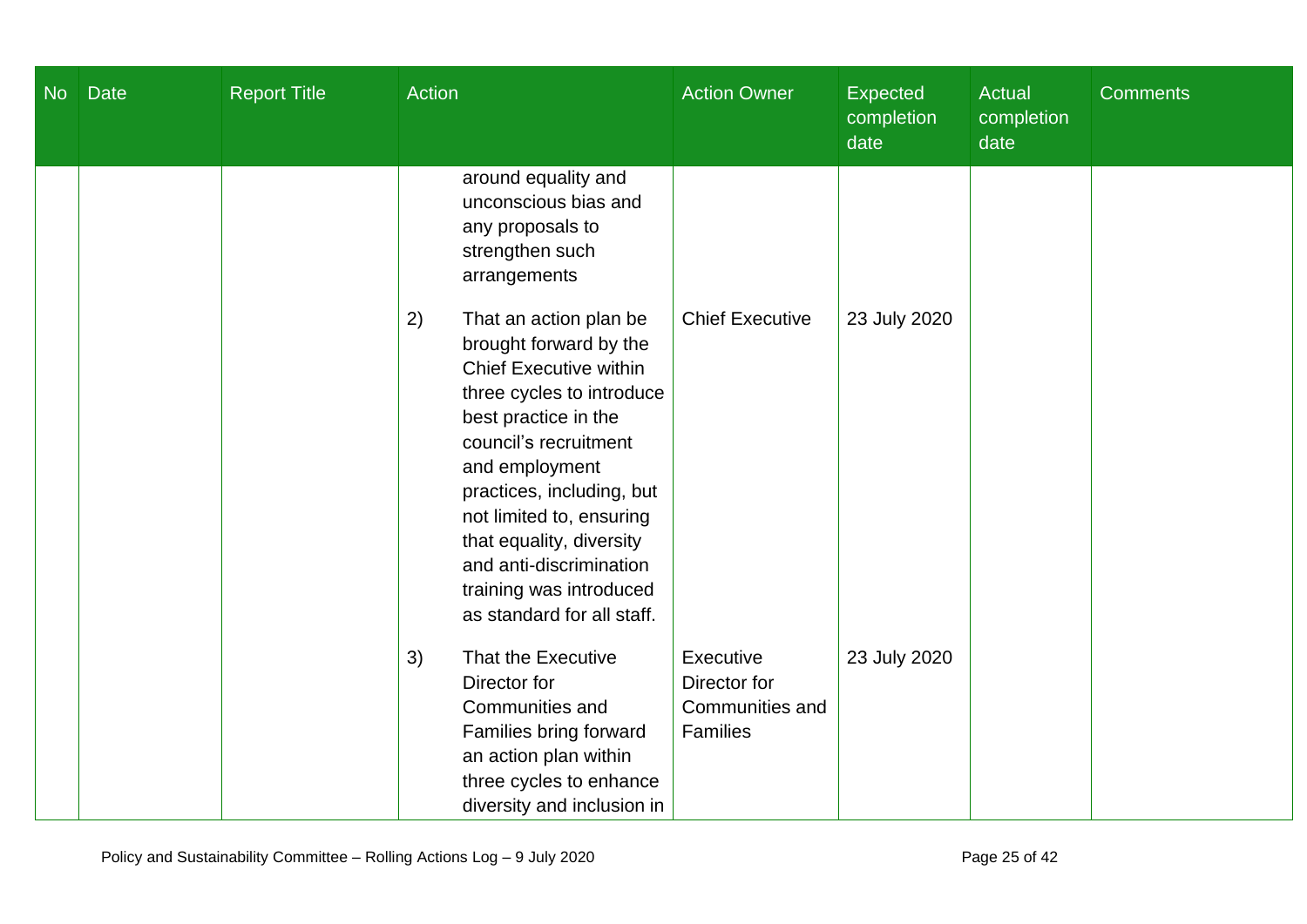| <b>No</b> | <b>Date</b> | <b>Report Title</b> | <b>Action</b>                                                                                                                                                                                                                                                                                                                                                                                                                                                                                                                                                                                                      | <b>Action Owner</b> | <b>Expected</b><br>completion<br>date | Actual<br>completion<br>date | <b>Comments</b> |
|-----------|-------------|---------------------|--------------------------------------------------------------------------------------------------------------------------------------------------------------------------------------------------------------------------------------------------------------------------------------------------------------------------------------------------------------------------------------------------------------------------------------------------------------------------------------------------------------------------------------------------------------------------------------------------------------------|---------------------|---------------------------------------|------------------------------|-----------------|
|           |             |                     | Edinburgh's schools,<br>that included actions<br>identified in recent<br>committee papers,<br>(Preventing and<br><b>Responding to Bullying</b><br>and Prejudice among<br>Children and Young<br>People October 2019<br>and Promoting Equality,<br>October 2020) and<br>include actions to<br>ensure that BME history<br>and culture were<br>included in all phases of<br>secondary school<br>education, across all<br>disciplines in Edinburgh<br>schools, and that the<br>Leader of the Council<br>write to the Private<br>schools in Edinburgh<br>asking them to<br>demonstrate that they<br>were doing the same. |                     |                                       |                              |                 |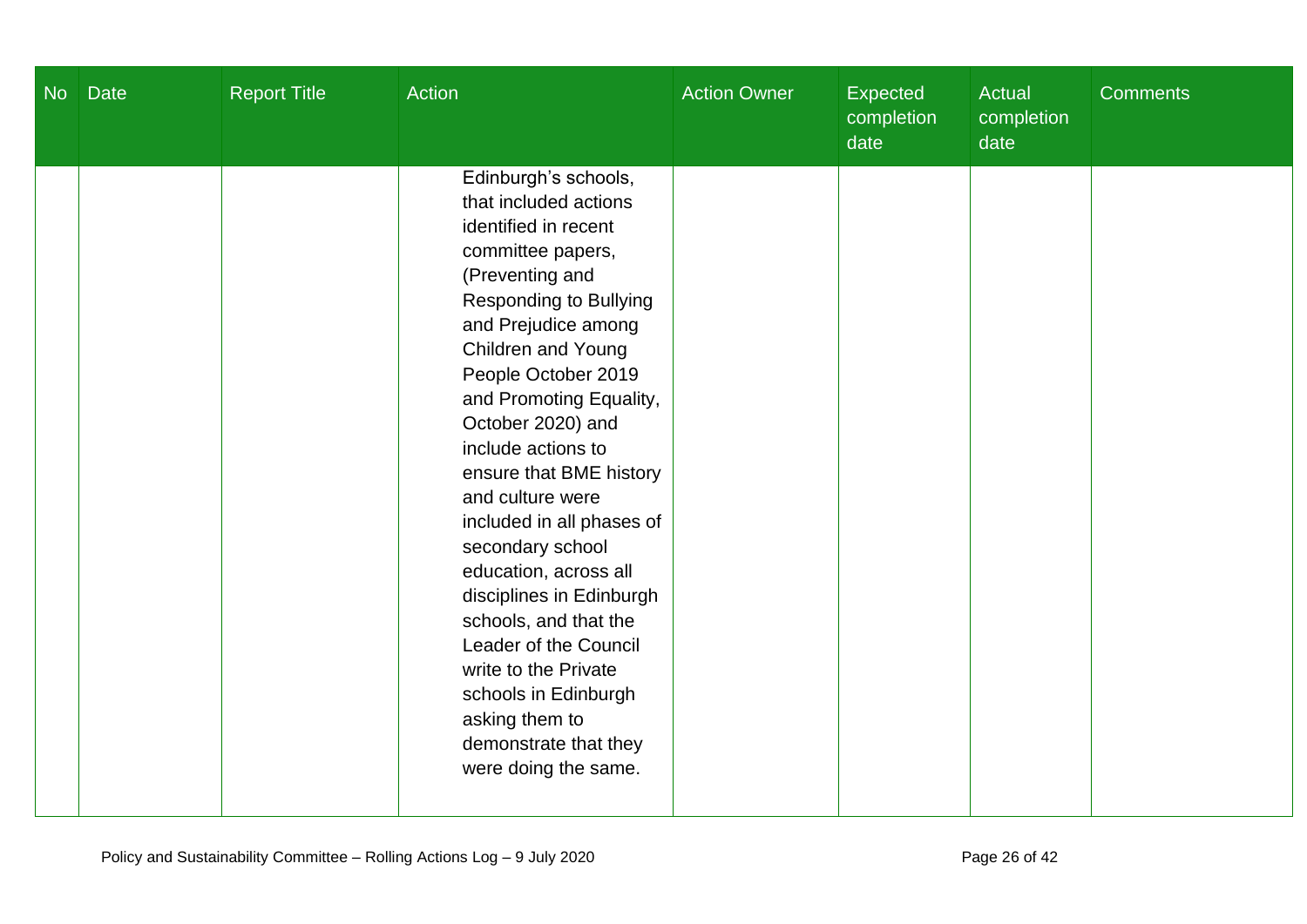| <b>No</b> | <b>Date</b> | <b>Report Title</b> | <b>Action</b>                                                                                                                                                                                                                                                                                                                                                                                                                                                                                                                                                                                                                                                             | <b>Action Owner</b>    | <b>Expected</b><br>completion<br>date | Actual<br>completion<br>date | <b>Comments</b> |
|-----------|-------------|---------------------|---------------------------------------------------------------------------------------------------------------------------------------------------------------------------------------------------------------------------------------------------------------------------------------------------------------------------------------------------------------------------------------------------------------------------------------------------------------------------------------------------------------------------------------------------------------------------------------------------------------------------------------------------------------------------|------------------------|---------------------------------------|------------------------------|-----------------|
|           |             |                     | 4)<br>That the Chief<br>Executive bring forward<br>a plan within three<br>cycles to review any<br>features within the<br>council boundary which<br>commemorated those<br>with close links to<br>slavery and colonialism,<br>including, but not limited<br>to, public statues and<br>monuments, street or<br>building names; further<br>agree that this review<br>should be led by one or<br>more members of the<br>BME community, and<br>should closely consult<br>with the wider BME<br>community, and that the<br>review should consider<br>all options, including<br>removal of statues, and<br>make recommendations<br>to rectify the glorification<br>of slavery and | <b>Chief Executive</b> | 23 July 2020                          |                              |                 |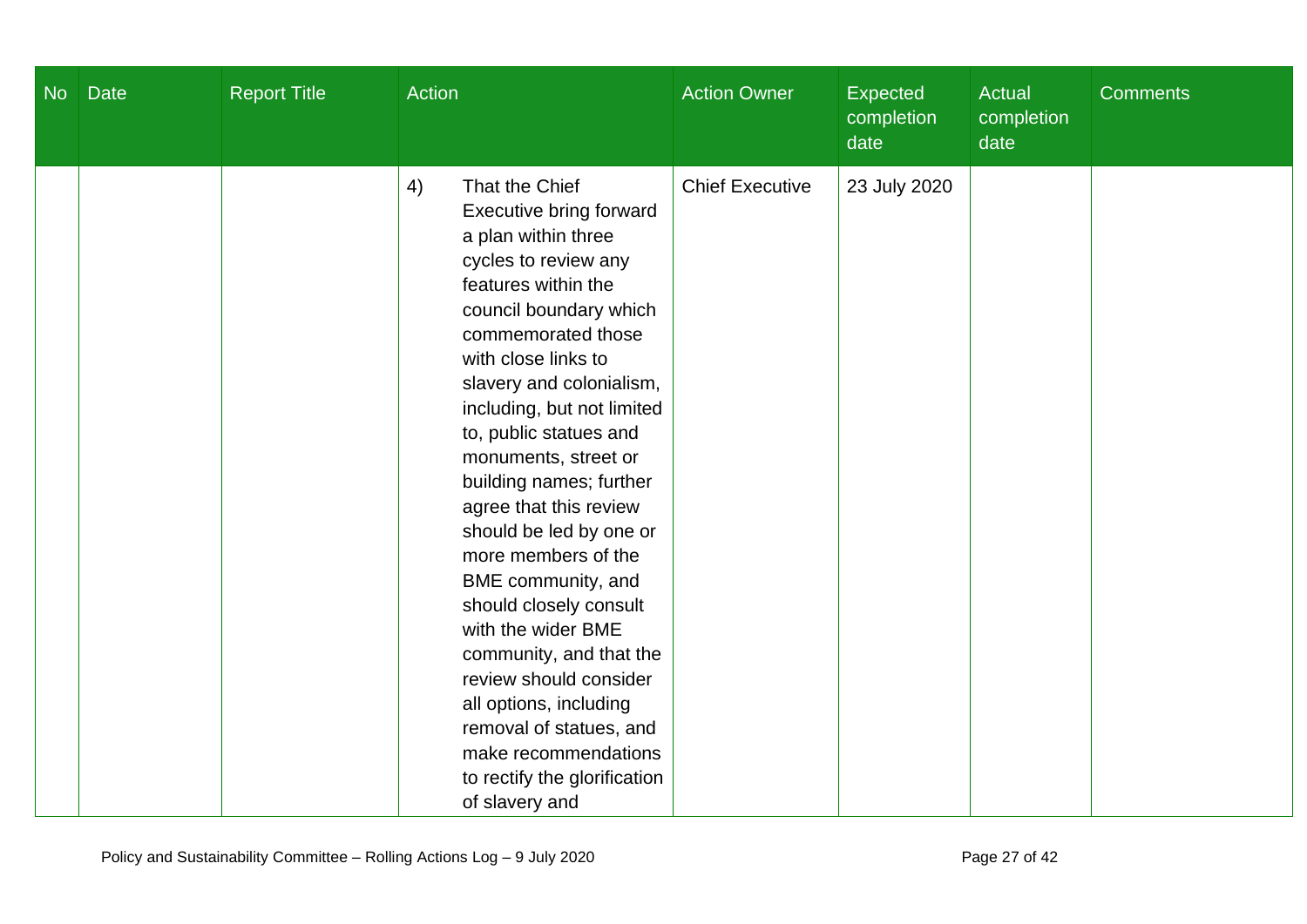| <b>No</b> | <b>Date</b> | <b>Report Title</b>                                                                                                                         | <b>Action</b>                                                                                                                                                                                                                                                                                                                                                                                                                                                                                                                                 | <b>Action Owner</b>                                             | Expected<br>completion<br>date | <b>Actual</b><br>completion<br>date | <b>Comments</b> |
|-----------|-------------|---------------------------------------------------------------------------------------------------------------------------------------------|-----------------------------------------------------------------------------------------------------------------------------------------------------------------------------------------------------------------------------------------------------------------------------------------------------------------------------------------------------------------------------------------------------------------------------------------------------------------------------------------------------------------------------------------------|-----------------------------------------------------------------|--------------------------------|-------------------------------------|-----------------|
|           |             |                                                                                                                                             | colonialism which these<br>commemorations<br>represent to many<br>people.                                                                                                                                                                                                                                                                                                                                                                                                                                                                     |                                                                 |                                |                                     |                 |
| 29        | 11.06.20    | Funding of<br>Temporary<br>Accommodation<br>for Homeless<br>People - motion by<br><b>Councillor Watt</b><br>(see minute of 11<br>June 2020) | To call for a report to be<br>1)<br>submitted to the Policy<br>and Sustainability<br>Committee, which listed<br>the current temporary<br>accommodation that<br>had been contracted for<br>since the CV-19<br>pandemic: giving the<br>type of accommodation,<br>the number of families<br>and single people<br>accommodated and the<br>current end date of the<br>contracts.<br>2)<br>To agree that the report<br>should set out the work<br>to date on an exit<br>strategy and transition<br>post lock down to find<br>positive solutions for | Executive<br>Director for<br>Communities and<br><b>Families</b> | September<br>2020              |                                     |                 |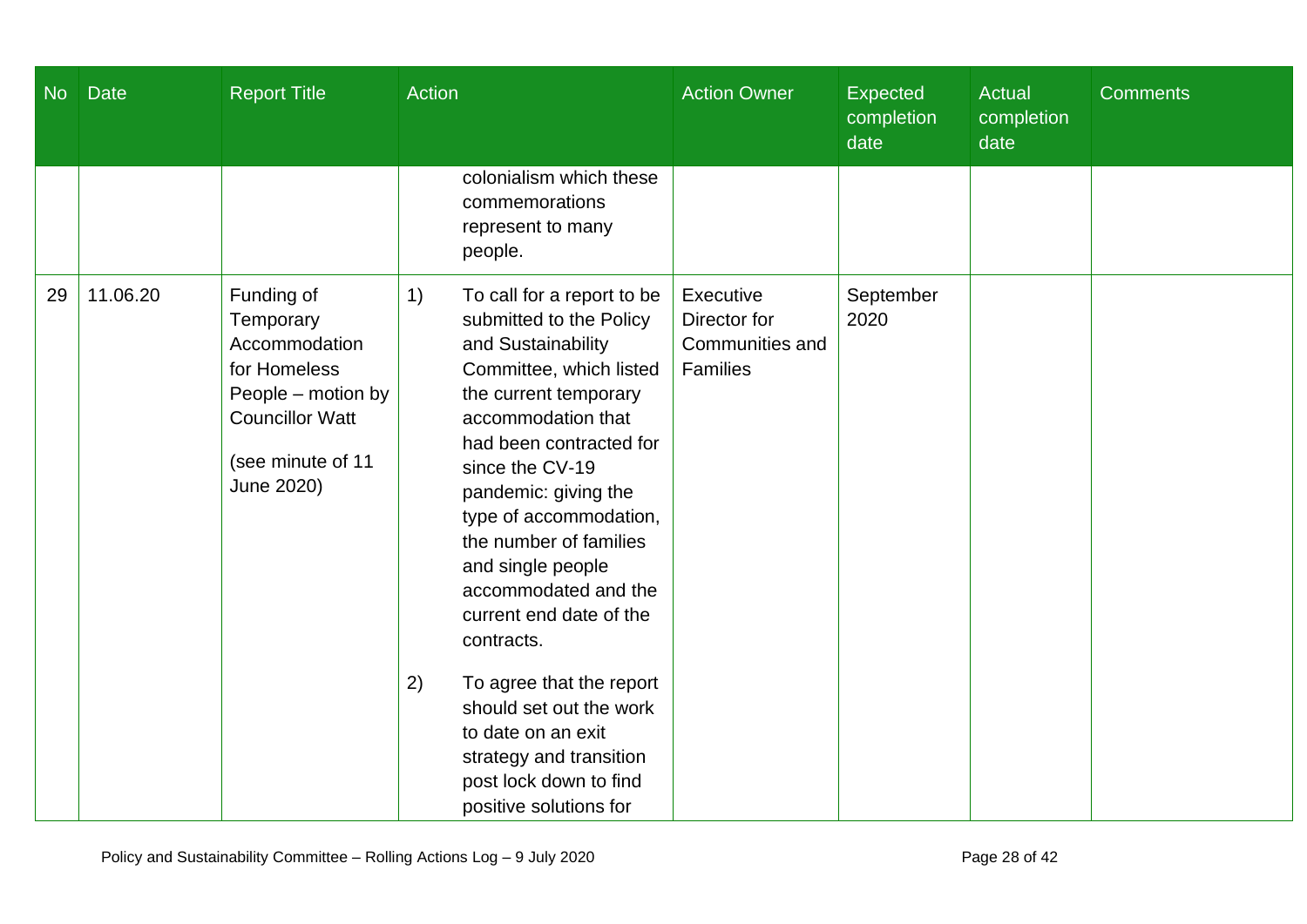| <b>No</b> | <b>Date</b> | <b>Report Title</b> | <b>Action</b>                                                                                                                                                                                                                                                                                                                                                                                                                                                                                                                                                                                                                                | <b>Action Owner</b> | <b>Expected</b><br>completion<br>date | Actual<br>completion<br>date | <b>Comments</b> |
|-----------|-------------|---------------------|----------------------------------------------------------------------------------------------------------------------------------------------------------------------------------------------------------------------------------------------------------------------------------------------------------------------------------------------------------------------------------------------------------------------------------------------------------------------------------------------------------------------------------------------------------------------------------------------------------------------------------------------|---------------------|---------------------------------------|------------------------------|-----------------|
|           |             |                     | people moving on from<br>accommodation<br>provided as a public<br>health response to the<br>Covid 19 pandemic.<br>This should include an<br>update report on the<br>work to increase the<br>number of PSL<br>properties available to<br>use as temporary<br>accommodation.<br>The report should also<br>3)<br>make recommendations<br>as to what types of<br>accommodation could<br>be purchased or leased<br>long-term (including -<br>but not restricted to -<br>properties that were<br>previously being used<br>for 'air bnb' style short-<br>term lets and suitable<br>student accommodation<br>which was likely<br>otherwise to remain |                     |                                       |                              |                 |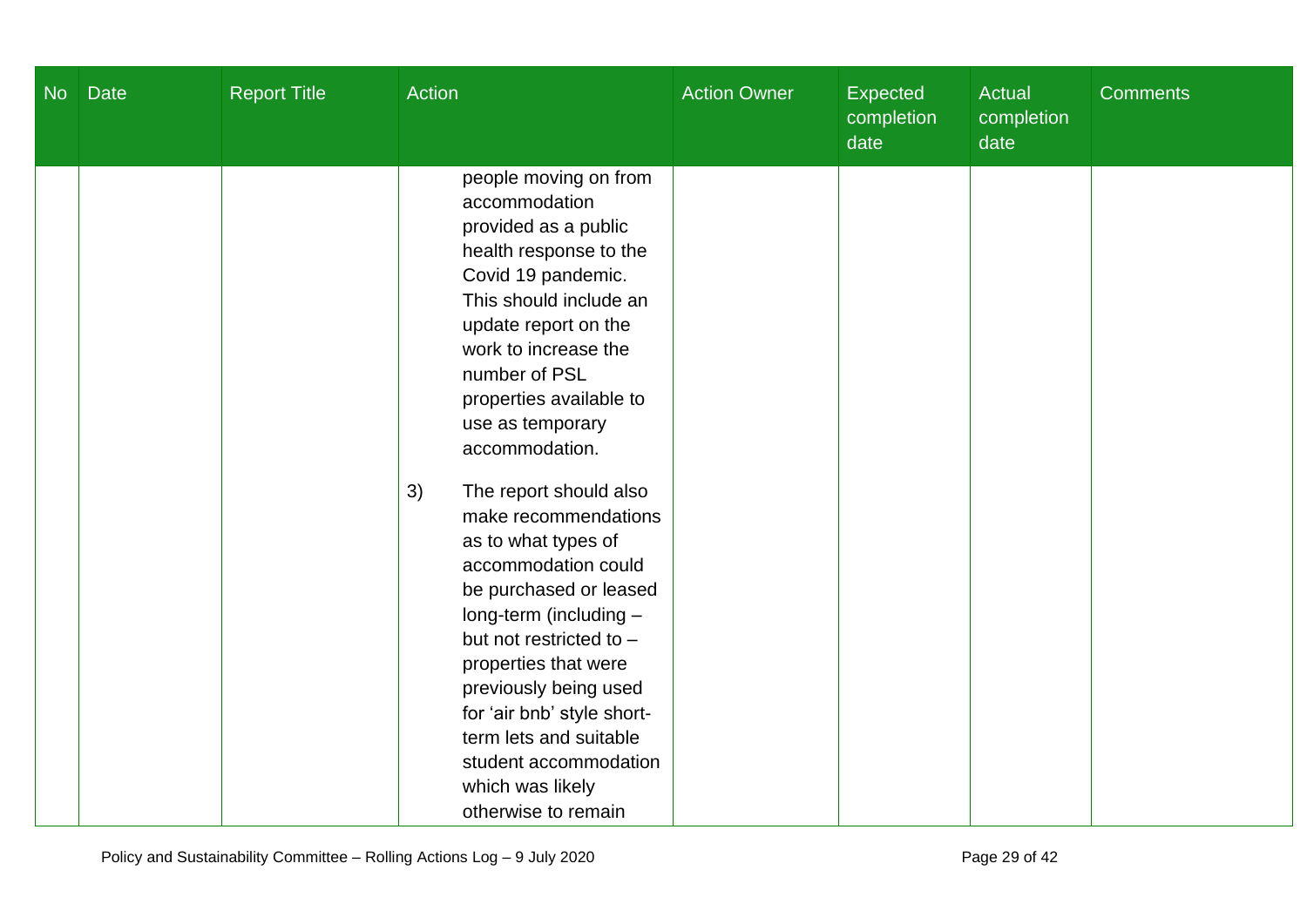| <b>No</b> | <b>Date</b> | <b>Report Title</b>                                                                                                | <b>Action</b>                                                                                                                                                                                                                                                                                                                               | <b>Action Owner</b>            | <b>Expected</b><br>completion<br>date | Actual<br>completion<br>date | <b>Comments</b> |
|-----------|-------------|--------------------------------------------------------------------------------------------------------------------|---------------------------------------------------------------------------------------------------------------------------------------------------------------------------------------------------------------------------------------------------------------------------------------------------------------------------------------------|--------------------------------|---------------------------------------|------------------------------|-----------------|
|           |             |                                                                                                                    | unoccupied). It should<br>also consider work with<br>third sector partners and<br>how contracting could<br>be used to secure<br>further accommodation<br>so that all options would<br>be examined to ensure<br>that suitable<br>accommodation was<br>available for people<br>when their current<br>accommodation ceased<br>to be available. |                                |                                       |                              |                 |
| 30        | 11.06.20    | Support for Local<br><b>Business</b><br>Campaign - motion<br>by Councillor Cook<br>(see minute of 11<br>June 2020) | 1)<br>To agree that a report<br>be brought forward in<br>three cycles with<br>options available to<br>institute a 'Support for<br>Local Business'<br>campaign in aid of<br>traders in local town<br>centres and high streets<br>such as, but not limited<br>to Morningside,<br>Bruntsfield, Stockbridge                                     | Executive<br>Director of Place | 23 July 2020                          |                              |                 |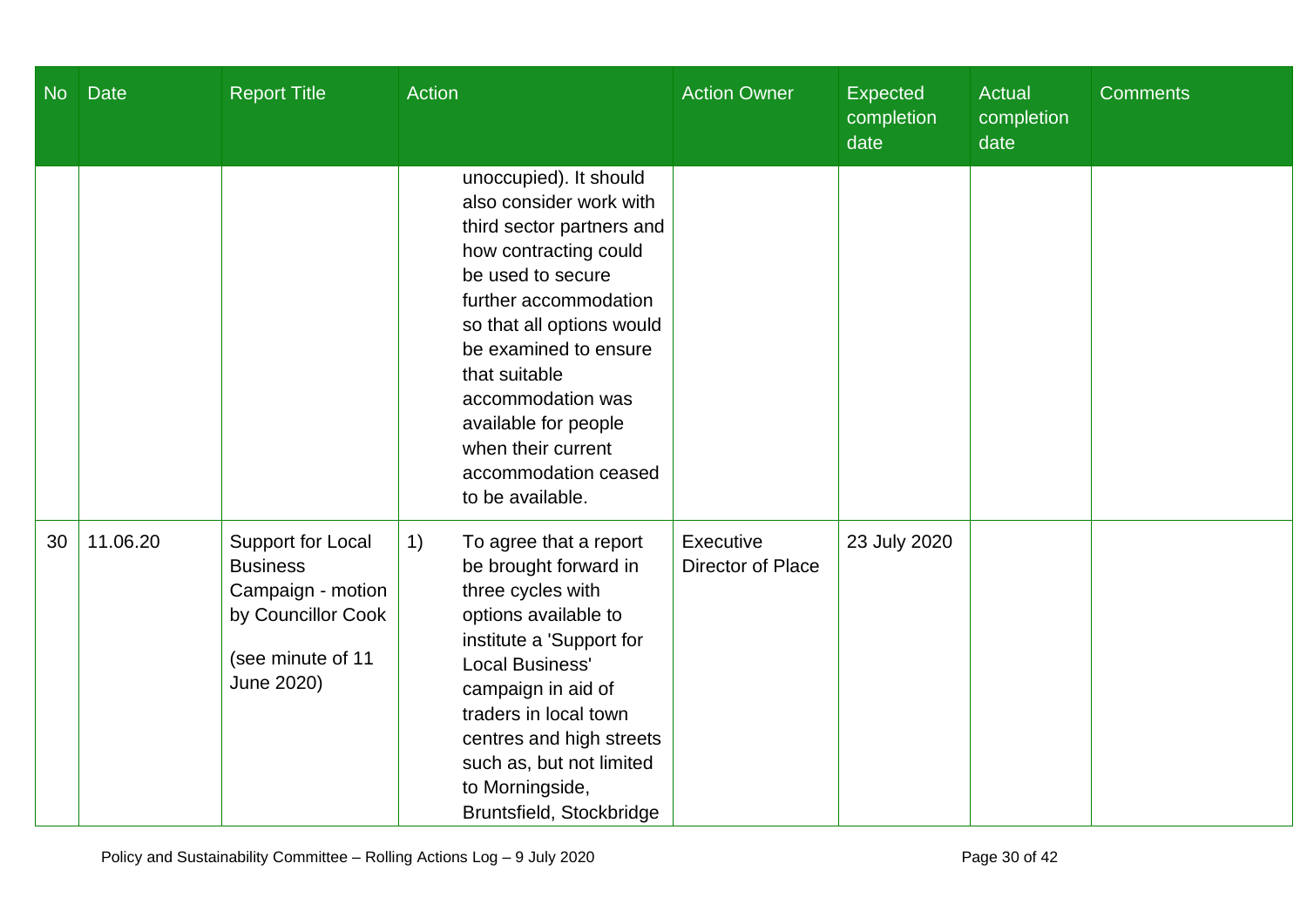| <b>No</b> | <b>Date</b> | <b>Report Title</b>                                                 | <b>Action</b>                                                                                                                                                                                                                                                                                                                                                                                                                                                                                           | <b>Action Owner</b>            | <b>Expected</b><br>completion<br>date | Actual<br>completion<br>date | <b>Comments</b>                          |
|-----------|-------------|---------------------------------------------------------------------|---------------------------------------------------------------------------------------------------------------------------------------------------------------------------------------------------------------------------------------------------------------------------------------------------------------------------------------------------------------------------------------------------------------------------------------------------------------------------------------------------------|--------------------------------|---------------------------------------|------------------------------|------------------------------------------|
|           |             |                                                                     | and Corstorphine, as we<br>go through the various<br>stages of reopening<br>under the Scottish<br>Government's route<br>map.<br>2)<br>The report should<br>include options on<br>actions such as local<br>digital and print<br>advertising initiatives<br>and local signage and<br>aesthetic improvements<br>to local high streets as<br>well as plans to consult<br>directly with small<br>businesses on what<br>additional action the<br>Council could take to<br>help and support their<br>recovery. |                                |                                       |                              |                                          |
| 31        | 11.06.20    | <b>Public Lavatories-</b><br>motion by<br><b>Councillor Laidlaw</b> | Committee asks officers to<br>report within 2 cycles at the<br>latest to the Policy and<br>Sustainability Committee with                                                                                                                                                                                                                                                                                                                                                                                | Executive<br>Director of Place | 9 July 2020                           |                              | Report on the agenda<br>for this meeting |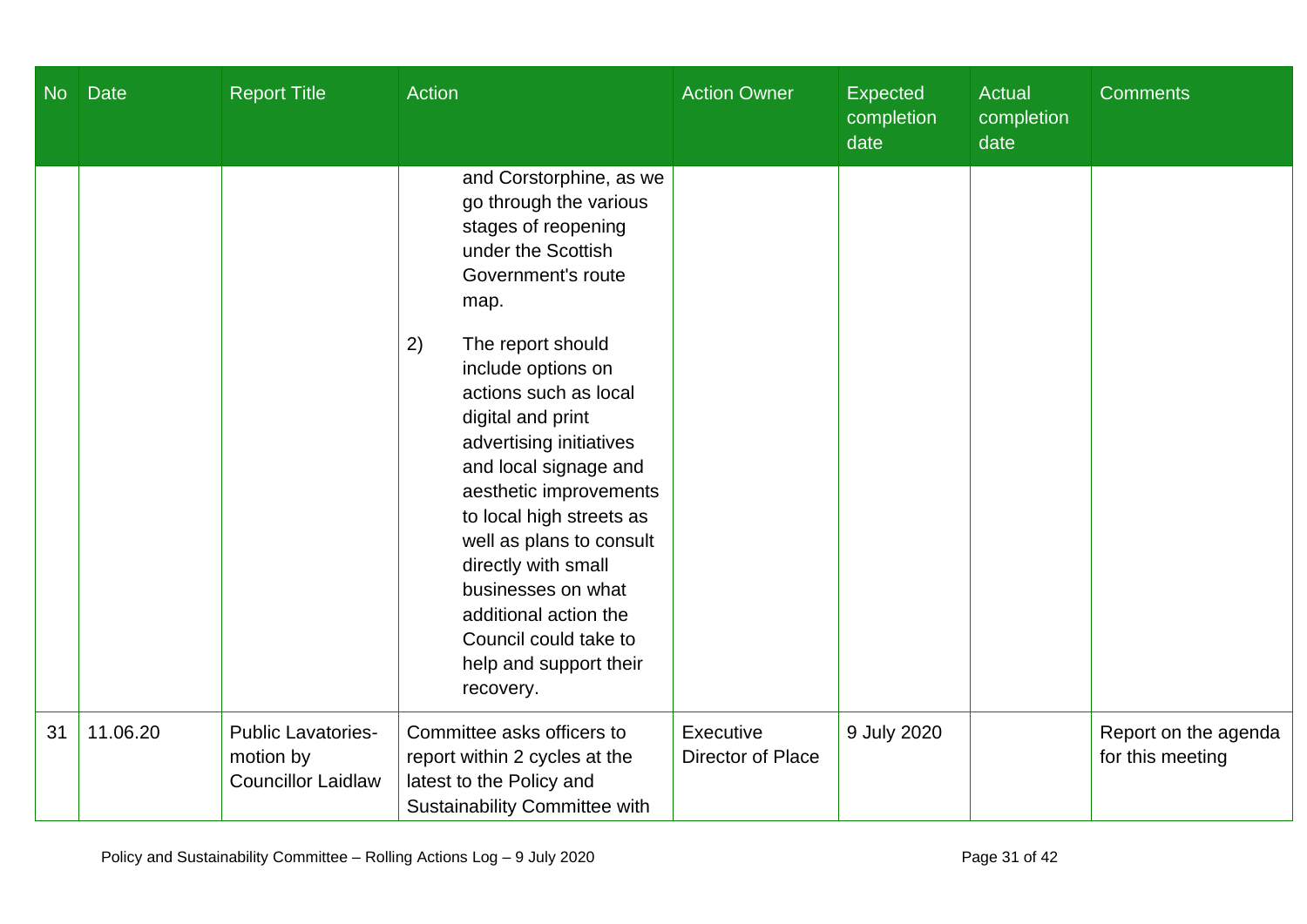| <b>No</b> | <b>Date</b> | <b>Report Title</b>             | <b>Action</b>                                                                                                                                                                                        | <b>Action Owner</b> | <b>Expected</b><br>completion<br>date | Actual<br>completion<br>date | <b>Comments</b> |
|-----------|-------------|---------------------------------|------------------------------------------------------------------------------------------------------------------------------------------------------------------------------------------------------|---------------------|---------------------------------------|------------------------------|-----------------|
|           |             | (see minute of 11<br>June 2020) | a plan for limited reopening of<br>public toilets in key pressure<br>point areas such as parks and<br>the seafront, for Phase 2 of the<br>lockdown easing to include<br>assessment of the following: |                     |                                       |                              |                 |
|           |             |                                 | Assessments of the<br>a)<br>layout of each property<br>to establish social<br>distancing e.g. cubicle<br>use only, maximum<br>capacity.                                                              |                     |                                       |                              |                 |
|           |             |                                 | Ensuring queue control<br>b)<br>consistent with social<br>distancing advice<br>outside of the property.                                                                                              |                     |                                       |                              |                 |
|           |             |                                 | Enhanced cleaning<br>$\mathsf{C}$<br>methods, storage and<br>disposal of waste<br>material.                                                                                                          |                     |                                       |                              |                 |
|           |             |                                 | Provision of sanitising<br>$\mathsf{d}$<br>materials within facilities<br>e.g. seat cleaner.                                                                                                         |                     |                                       |                              |                 |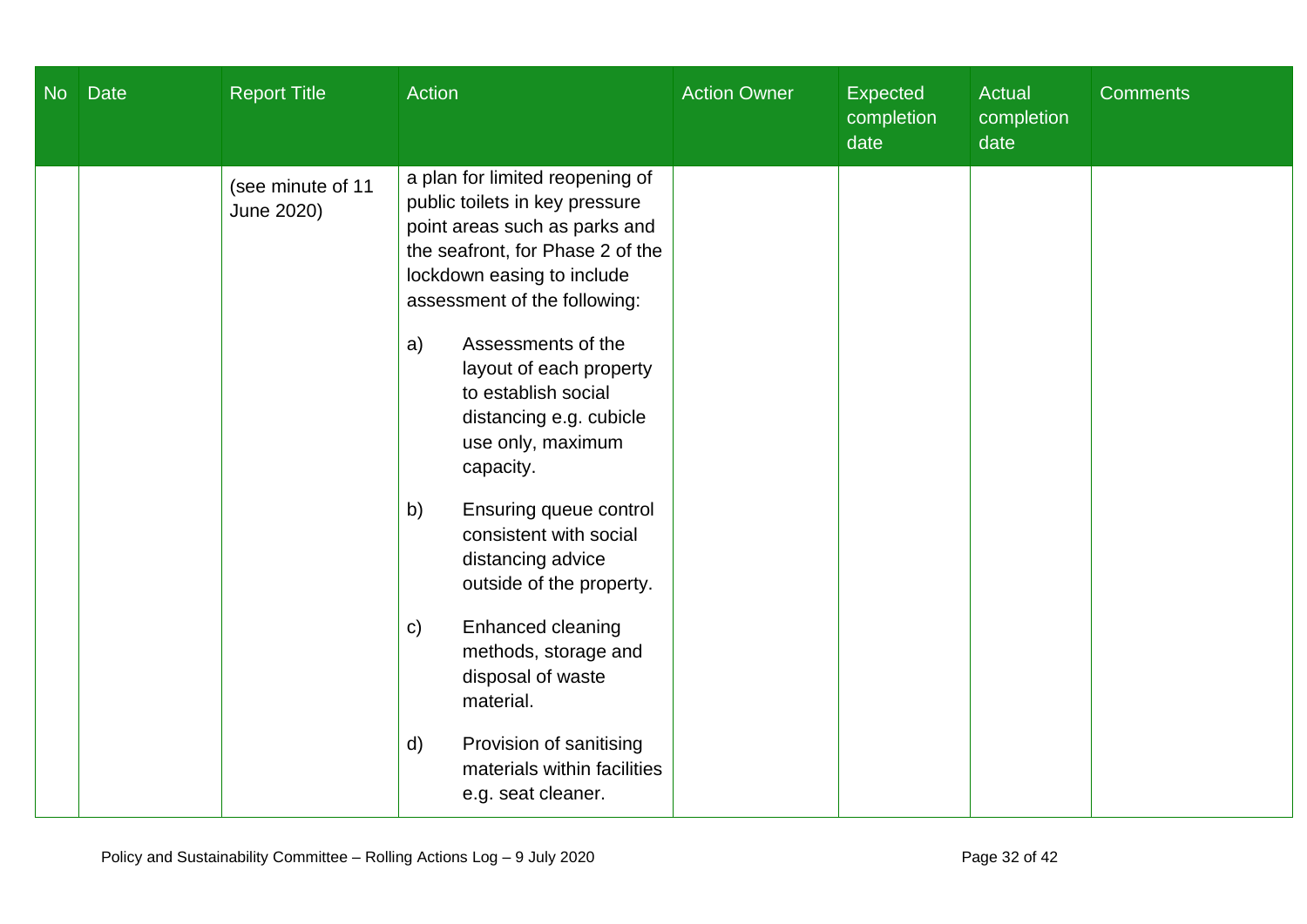| No | <b>Date</b> | <b>Report Title</b> | Action                                                                                                                                                                                                                                                                                                                            | <b>Action Owner</b> | Expected<br>completion<br>date | Actual<br>completion<br>date | <b>Comments</b> |
|----|-------------|---------------------|-----------------------------------------------------------------------------------------------------------------------------------------------------------------------------------------------------------------------------------------------------------------------------------------------------------------------------------|---------------------|--------------------------------|------------------------------|-----------------|
|    |             |                     | Risk assessments and<br>e)<br>Safe working practices.<br>The value of working in<br>f<br>tandem with<br>neighbouring local<br>authorities, as with other<br>aspects of lockdown<br>easing, to work on a<br>consistent basis as<br>regards conditions of<br>access and timing of re-<br>opening.                                   |                     |                                |                              |                 |
|    |             |                     | Recognising that the<br>g)<br>issues arising from the<br>way some licensed<br>premises are currently<br>conducting off-sales and<br>the Licensing Board's<br>commitment to consider<br>these issues, the<br>importance of<br>commercial premises in<br>providing a much more<br>comprehensive network<br>of toilet facilities and |                     |                                |                              |                 |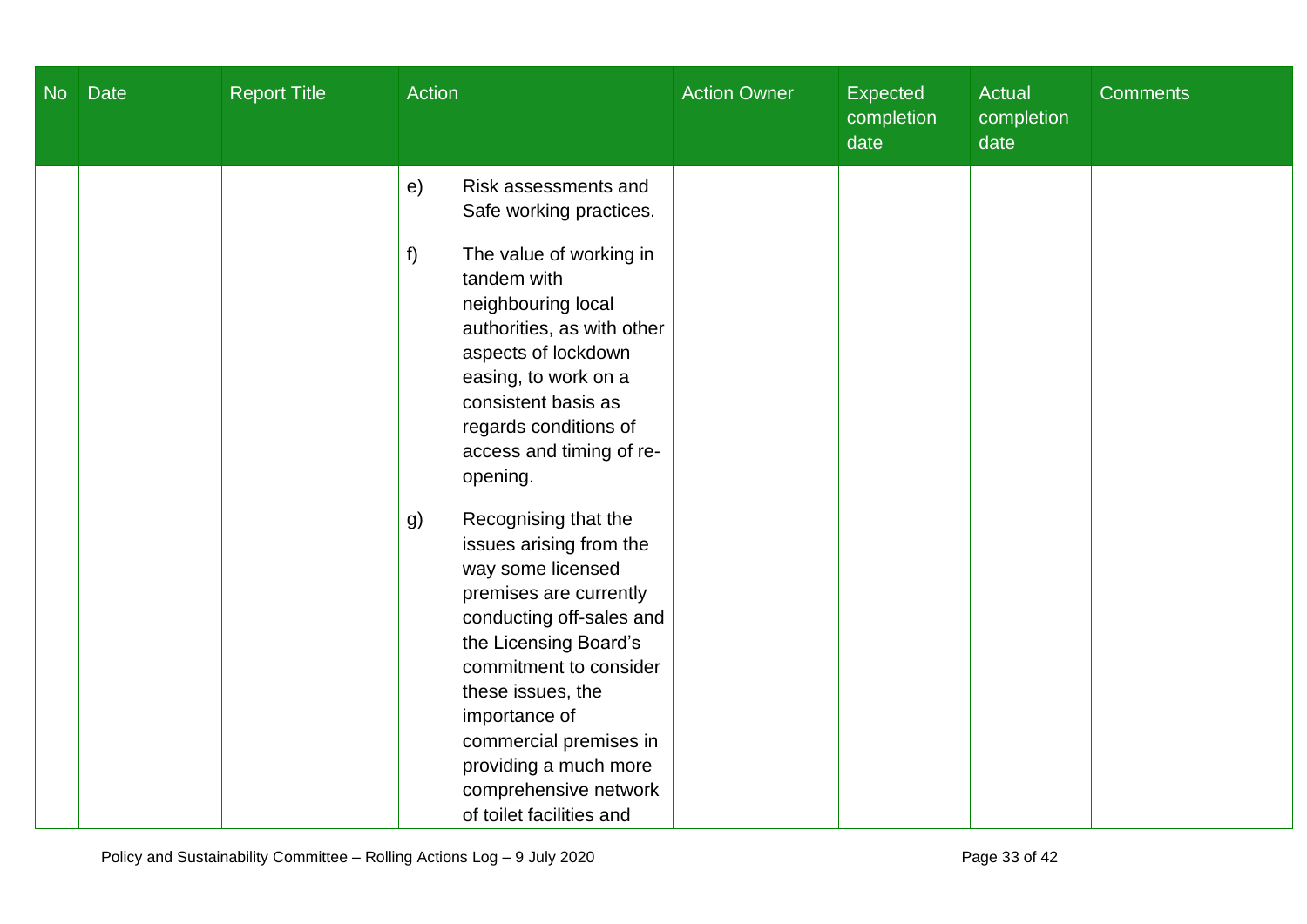| <b>No</b> | <b>Date</b> | <b>Report Title</b>                                                          | Action                                                                                                                                                                                                                                                                                                                                                                                  | <b>Action Owner</b>                                                         | <b>Expected</b><br>completion<br>date | <b>Actual</b><br>completion<br>date | <b>Comments</b> |
|-----------|-------------|------------------------------------------------------------------------------|-----------------------------------------------------------------------------------------------------------------------------------------------------------------------------------------------------------------------------------------------------------------------------------------------------------------------------------------------------------------------------------------|-----------------------------------------------------------------------------|---------------------------------------|-------------------------------------|-----------------|
|           |             |                                                                              | therefore, where<br>premises are open for<br>the takeaway sale of<br>food and drink, including<br>licensed premises<br>selling alcohol onto the<br>street, an assessment<br>of the extent to which<br>those premises could<br>and should provide<br>access to toilet facilities<br>in a strictly-managed<br>way, where toilets would<br>normally be part of the<br>premises' operation. |                                                                             |                                       |                                     |                 |
| 32        | 25.06.20    | <b>Adaptation and</b><br><b>Renewal</b><br><b>Programme</b><br><b>Update</b> | To request that the Chief<br>Officer of the Health and Social<br>Care Partnership provide a<br>report to Committee, at an<br>appropriate time when<br>information was available,<br>containing, but not limited to,<br>the following:<br>An explanation for the<br>a)<br>disproportionately high                                                                                        | Chief Officer,<br><b>Edinburgh Health</b><br>and Social Care<br>Partnership | Ongoing                               |                                     |                 |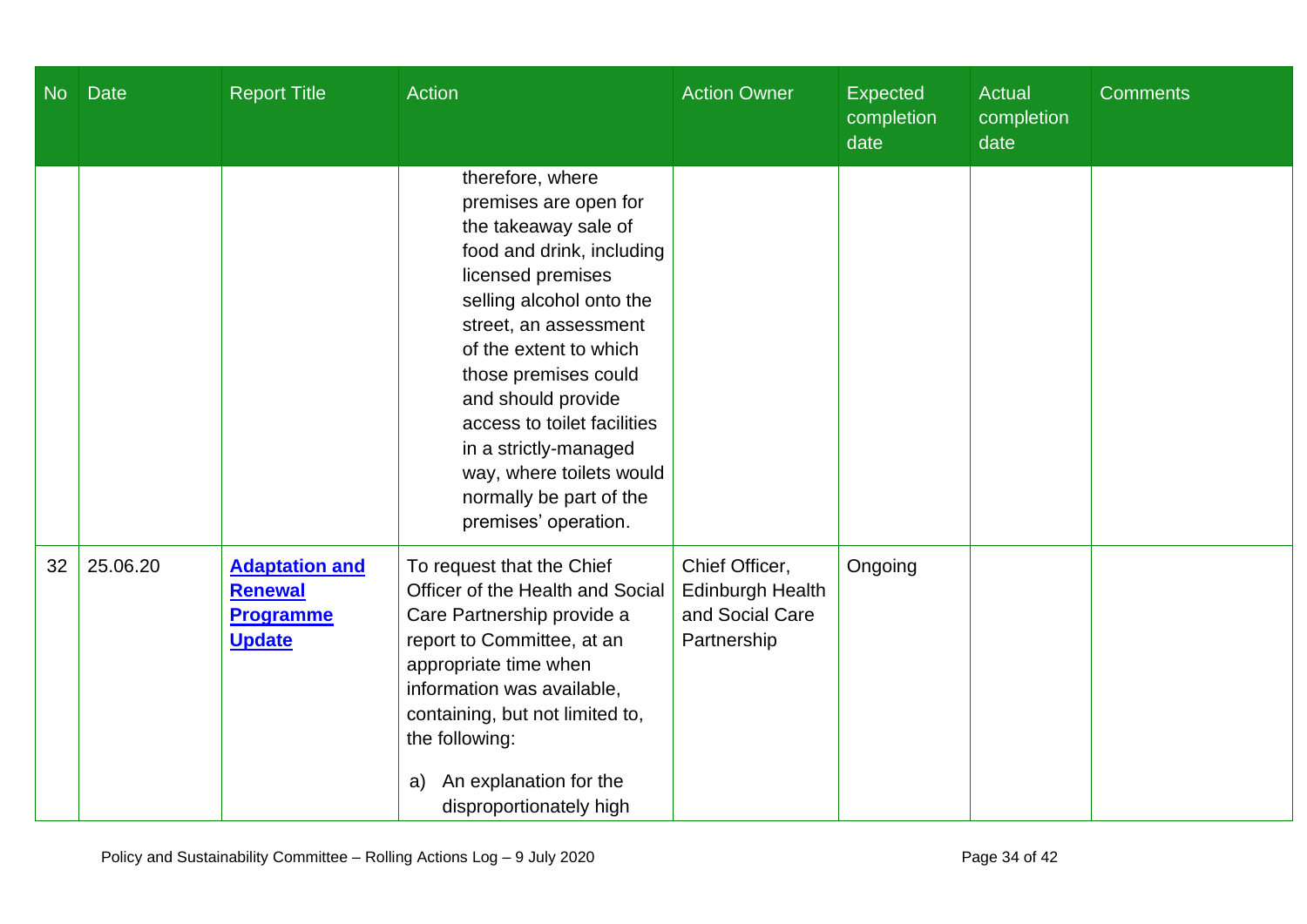| <b>No</b> | <b>Date</b> | <b>Report Title</b> | <b>Action</b>                                                                                                                                                                                                                                                                                                                                                  | <b>Action Owner</b> | <b>Expected</b><br>completion<br>date | Actual<br>completion<br>date | <b>Comments</b> |
|-----------|-------------|---------------------|----------------------------------------------------------------------------------------------------------------------------------------------------------------------------------------------------------------------------------------------------------------------------------------------------------------------------------------------------------------|---------------------|---------------------------------------|------------------------------|-----------------|
|           |             |                     | number of Edinburgh<br>Covid-19 deaths that had<br>occurred in care homes;<br>Details of the number of<br>b)<br>care home Covid-19<br>deaths where the<br>deceased had previously<br>been in hospital;<br>An explanation for the<br>disproportionately high<br>number of Edinburgh<br>Covid-19 deaths in relation<br>to the number of non-<br>Covid-19 deaths; |                     |                                       |                              |                 |
|           |             |                     | Understanding why the<br>number of Edinburgh care<br>homes showing a<br>suspected case of Covid-<br>19 deaths continued to<br>increase;<br>The steps taken by the<br>Partnership, or the Public<br>Health Advisory Board, to                                                                                                                                   |                     |                                       |                              |                 |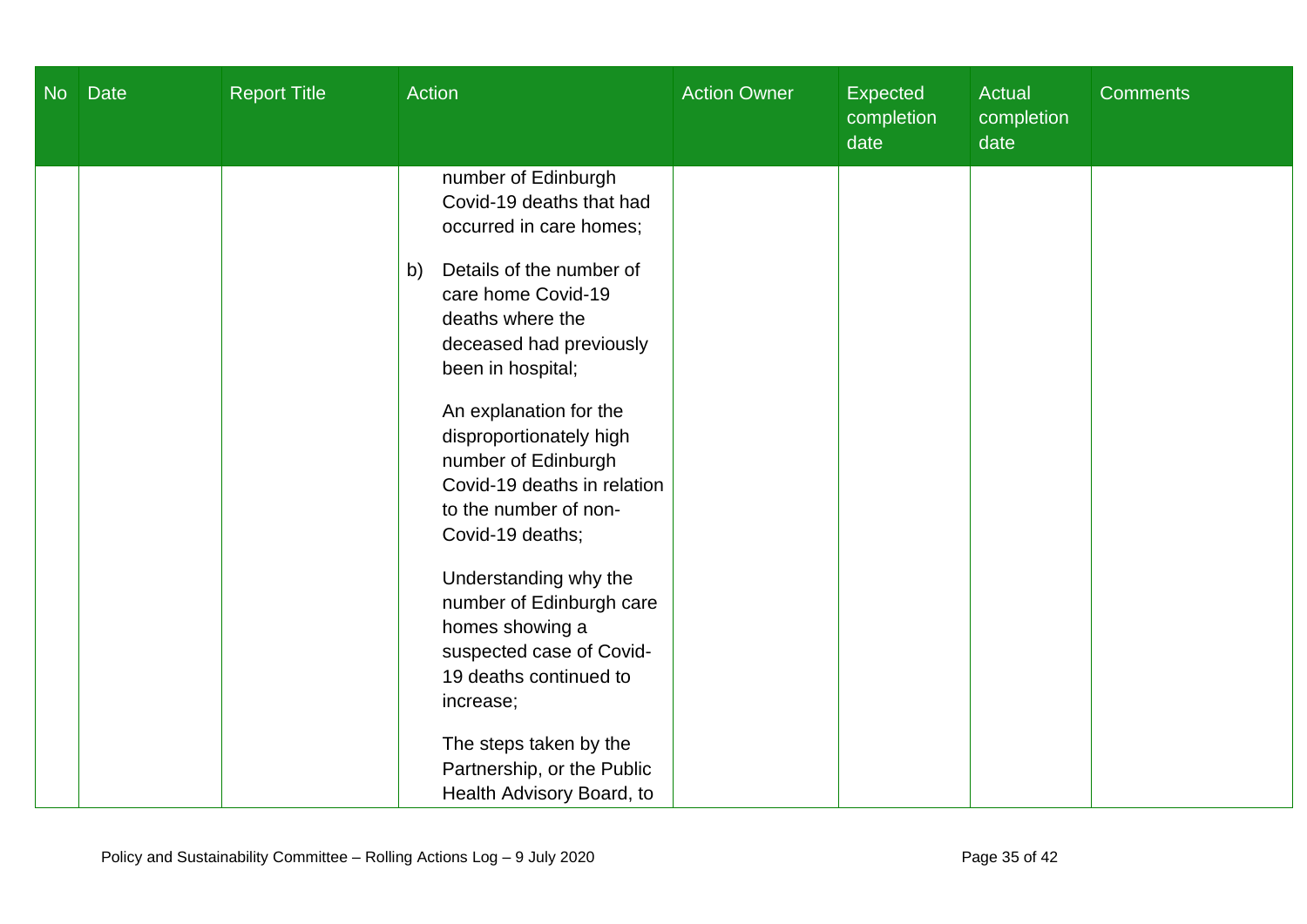| <b>No</b> | <b>Date</b> | <b>Report Title</b>           | Action                                                                                                                                                                                                                                       | <b>Action Owner</b>                                      | <b>Expected</b><br>completion<br>date | Actual<br>completion<br>date | <b>Comments</b> |
|-----------|-------------|-------------------------------|----------------------------------------------------------------------------------------------------------------------------------------------------------------------------------------------------------------------------------------------|----------------------------------------------------------|---------------------------------------|------------------------------|-----------------|
|           |             |                               | address the issues<br>brought out by a) and c) in<br>relation to future<br>outbreaks: and<br>The issues raised with the<br>f)<br>Edinburgh IJB and NHS<br>Lothian about minimising<br>the impact of future<br>outbreaks across<br>Edinburgh. |                                                          |                                       |                              |                 |
| 33        | 25.06.20    | <b>Schools Re-</b><br>opening | To note that the Council<br>1)<br>was currently conducting a<br>survey of parents on the<br>implications of part-time in-<br>school learning for<br>childcare and a report on<br>this would be brought to<br>the committee in two<br>cycles  | Executive<br>Director for<br>Communities and<br>Families | 23 July 2020                          |                              |                 |
|           |             |                               | To recognise that the<br>2)<br>statement of the Deputy<br>First Minister on 23 June<br>meant that implementation<br>of Phase 4 rather than                                                                                                   | Executive<br>Director for<br>Communities and<br>Families | 23 July 2020/<br>6 August<br>2020     |                              |                 |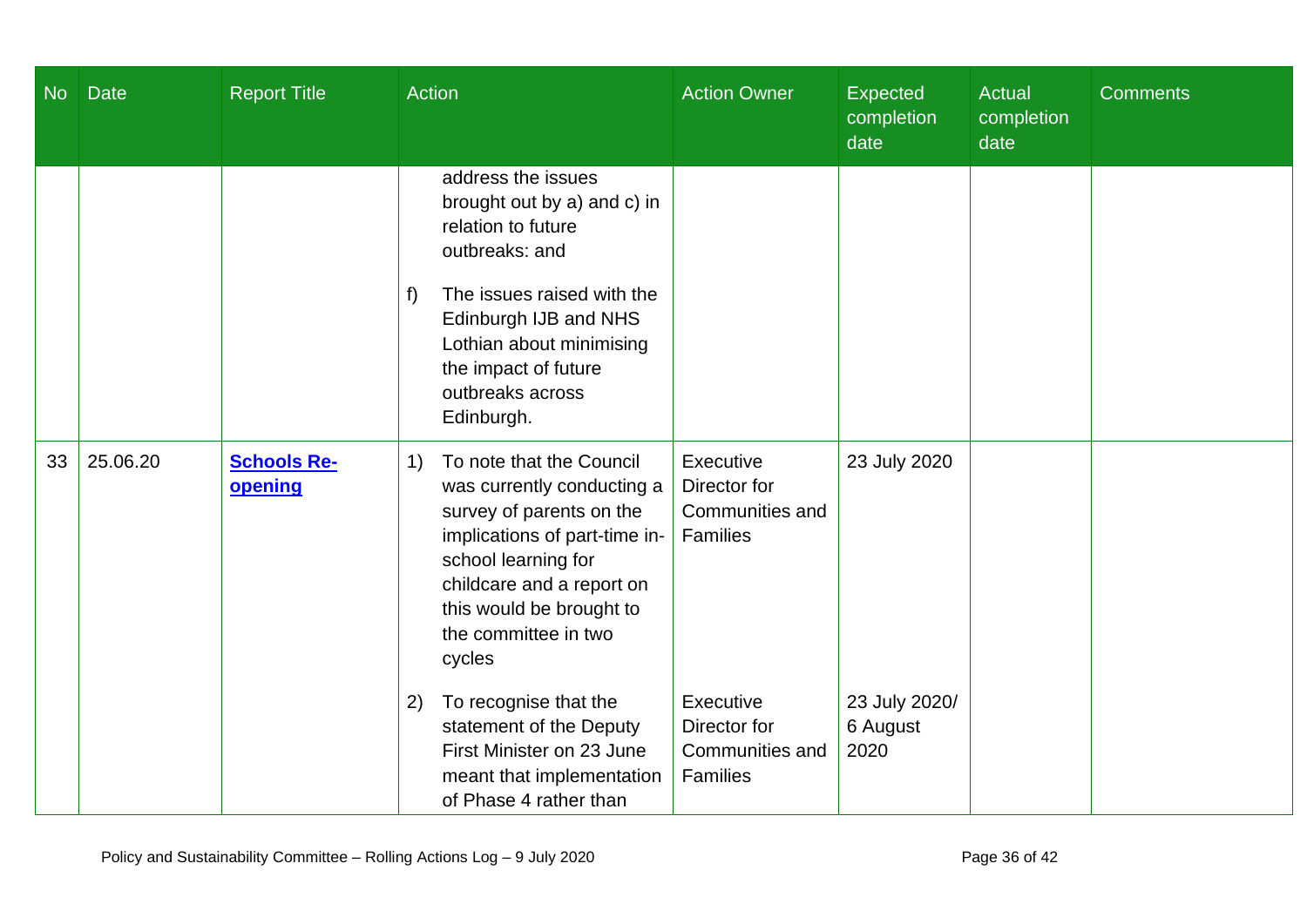| No | <b>Date</b> | <b>Report Title</b> | Action                                                                                                                                                                                                                                                                                                       | <b>Action Owner</b> | Expected<br>completion<br>date | Actual<br>completion<br>date | <b>Comments</b> |
|----|-------------|---------------------|--------------------------------------------------------------------------------------------------------------------------------------------------------------------------------------------------------------------------------------------------------------------------------------------------------------|---------------------|--------------------------------|------------------------------|-----------------|
|    |             |                     | Phase 3 was now the<br>objective for the return to<br>school in August and ask<br>for officers to continue to<br>update parents and report<br>to Committee prior to<br>schools returning in<br>August on how this could<br>be implemented in detail<br>with specific issues<br>addressed to include:         |                     |                                |                              |                 |
|    |             |                     | Detail on what<br>$\bullet$<br>additional hygiene<br>measures would need<br>to be implemented to<br>move immediately to<br>Phase 4 rather than<br>Phase 3 and<br>estimated costs;<br>Detail on responsive<br>$\bullet$<br>closure plans should a<br>school or centre be<br>connected to a virus<br>outbreak; |                     |                                |                              |                 |
|    |             |                     | Detail on what online                                                                                                                                                                                                                                                                                        |                     |                                |                              |                 |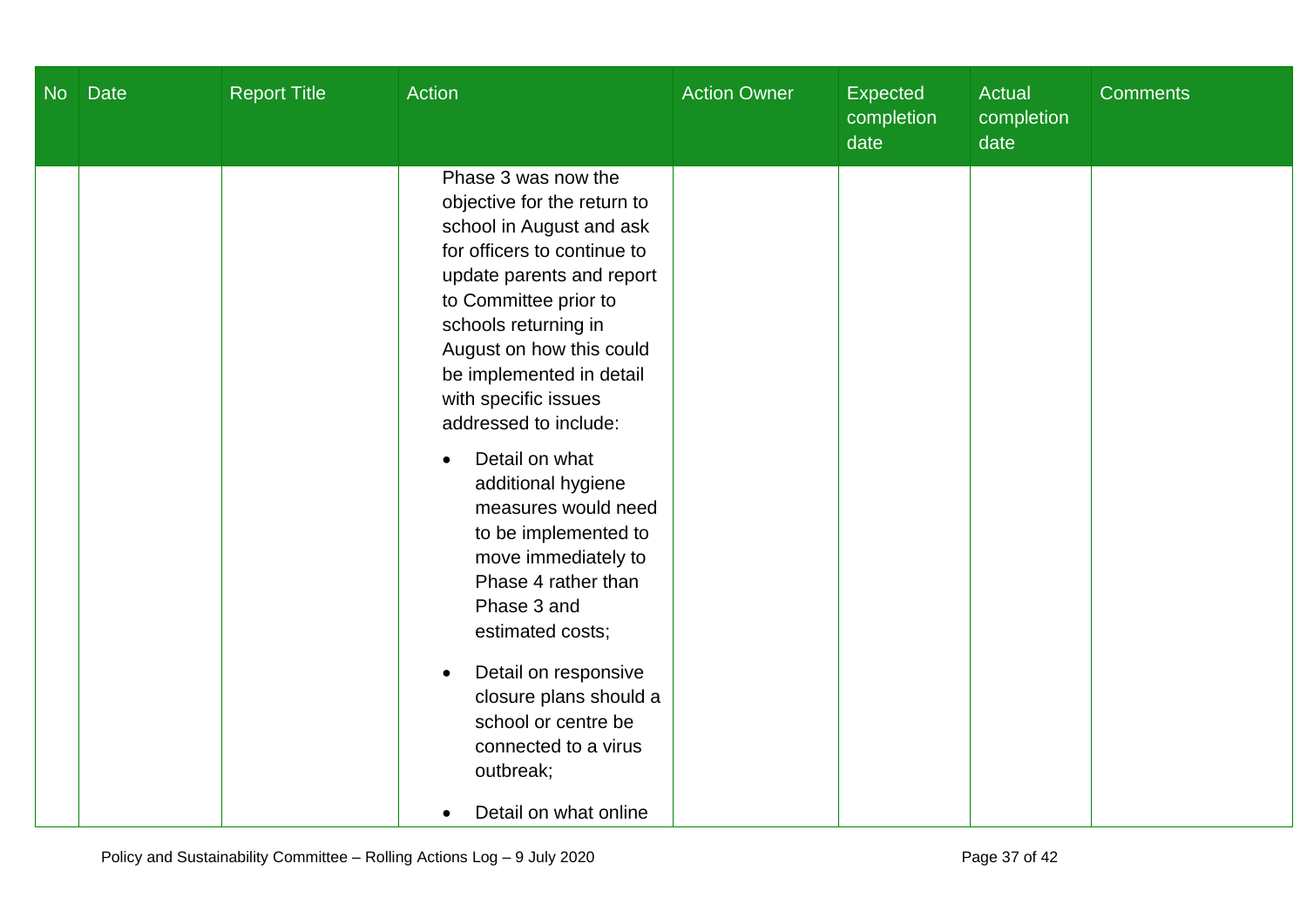| <b>No</b> | <b>Date</b> | <b>Report Title</b> | <b>Action</b>                                                                                                                                                                                                                                                                                                               | <b>Action Owner</b> | Expected<br>completion<br>date | <b>Actual</b><br>completion<br>date | <b>Comments</b> |
|-----------|-------------|---------------------|-----------------------------------------------------------------------------------------------------------------------------------------------------------------------------------------------------------------------------------------------------------------------------------------------------------------------------|---------------------|--------------------------------|-------------------------------------|-----------------|
|           |             |                     | provision can be made<br>available to children<br>who live with a parent<br>falling into the<br>shielding category;<br>Proportion of City of<br>$\bullet$<br>Edinburgh teaching<br>and support staff<br>falling into the<br>shielding category or<br>living in shielding<br>households;                                     |                     |                                |                                     |                 |
|           |             |                     | Costs of addressing<br>the expected short-fall<br>in staffing through<br>supply teaching and<br>estimation of whether<br>additional recruitment<br>is required and what<br>measures could be<br>undertaken to fulfil this<br>e.g. secondments and<br>support from other<br>qualified individuals,<br>including teachers who |                     |                                |                                     |                 |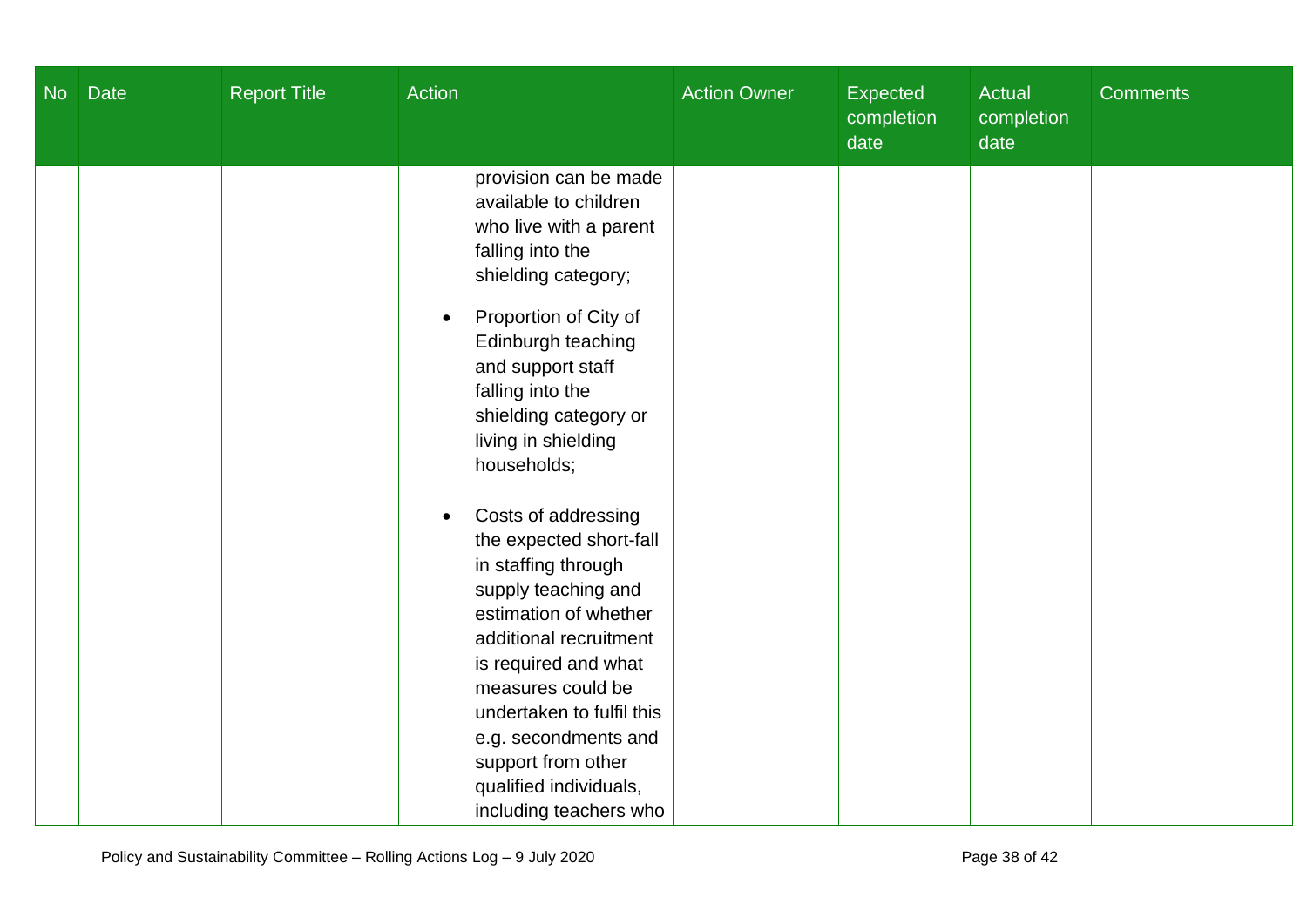| No | <b>Date</b> | <b>Report Title</b>                                                                                      | <b>Action</b>                                                                                                                                                                                                                                                                                                                                                                                 | <b>Action Owner</b>                                             | Expected<br>completion<br>date | <b>Actual</b><br>completion<br>date | <b>Comments</b>                          |
|----|-------------|----------------------------------------------------------------------------------------------------------|-----------------------------------------------------------------------------------------------------------------------------------------------------------------------------------------------------------------------------------------------------------------------------------------------------------------------------------------------------------------------------------------------|-----------------------------------------------------------------|--------------------------------|-------------------------------------|------------------------------------------|
|    |             |                                                                                                          | have left the<br>profession, those with<br>other UK or<br>international<br>qualifications and<br>those close to<br>completing their<br>teaching qualifications,<br>to assist in supporting<br>learning.<br>3)<br>To agree that an update<br>on the return to school<br>and the revised Local<br><b>Delivery Phasing Plan</b><br>would be provided to the<br>next meeting of this<br>committee | Executive<br>Director for<br>Communities and<br><b>Families</b> | 9 July 2020                    |                                     | Report on the agenda<br>for this meeting |
| 34 | 25.06.20    | <b>South East of</b><br><b>Scotland</b><br><b>Regional</b><br><b>Transport</b><br><b>Transition Plan</b> | Requests that a business<br>bulletin item, Members' briefing<br>or report are brought forward<br>as appropriate as progress is<br>made in conjunction with other<br>partners to update Council as<br>outlined in the report by the<br><b>Executive Director of Place</b>                                                                                                                      | Executive<br>Director of Place                                  | End 2020                       |                                     |                                          |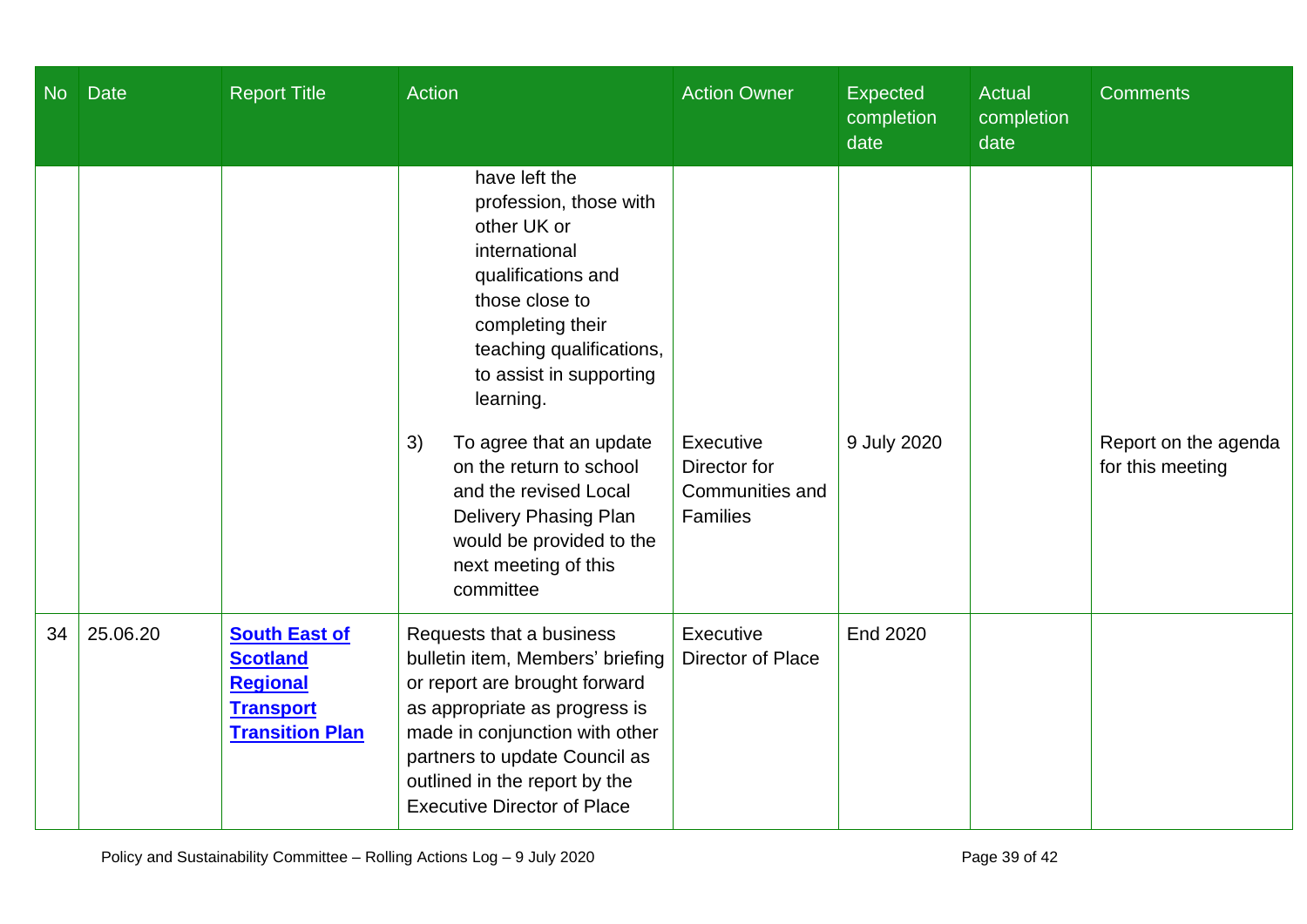| N <sub>o</sub> | <b>Date</b>                                   | <b>Report Title</b>                                                                                                                                           | <b>Action</b>                                                                                                                                                                                                                                                                  | <b>Action Owner</b>                          | <b>Expected</b><br>completion<br>date | <b>Actual</b><br>completion<br>date | <b>Comments</b> |
|----------------|-----------------------------------------------|---------------------------------------------------------------------------------------------------------------------------------------------------------------|--------------------------------------------------------------------------------------------------------------------------------------------------------------------------------------------------------------------------------------------------------------------------------|----------------------------------------------|---------------------------------------|-------------------------------------|-----------------|
| 35             | 25.06.20                                      | <b>Rural Roads</b><br><b>Speeds Review</b><br>(Spaces for<br>People) - Motion<br>by Councillor<br>Webber<br>(see minute of 25<br>June 2020)                   | To request a briefing outlining<br>progress on the temporary<br>review of speed limits on the<br>identified rural roads as part of<br>the "Spaces for People"<br>initiative and seek to<br>accelerate all speed limit<br>implementation plans                                  | Executive<br>Director of Place               | Mid July 2020                         |                                     |                 |
| 36             | 30.06.20<br>(City of<br>Edinburgh<br>Council) | City of Edinburgh<br>Council - Motion<br>by Councillor<br>Cameron - Impact<br>of Covid-19 on<br>Equalities in<br>Edinburgh<br>(see minute of 30<br>June 2020) | Council calls on the Chief<br>Executive to continue reporting<br>to the Policy and Sustainability<br>Committee, in a similar format<br>at the report at agenda item<br>6.1 to the Policy and<br>Sustainability Committee on 25<br>June 202, to highlight the<br>actions taken. | <b>Chief Executive</b>                       | 23 July 2020                          |                                     |                 |
| 37             | 30.06.20<br>(City of<br>Edinburgh<br>Council) | City of Edinburgh<br>Council - Motion<br>by Councillor Rust<br>- Engagement with<br><b>Employees</b>                                                          | To provide Members with a<br>briefing detailing the range of<br>tools and opportunities for<br>Employee engagement.                                                                                                                                                            | Executive<br>Director of<br><b>Resources</b> | August 2020                           |                                     |                 |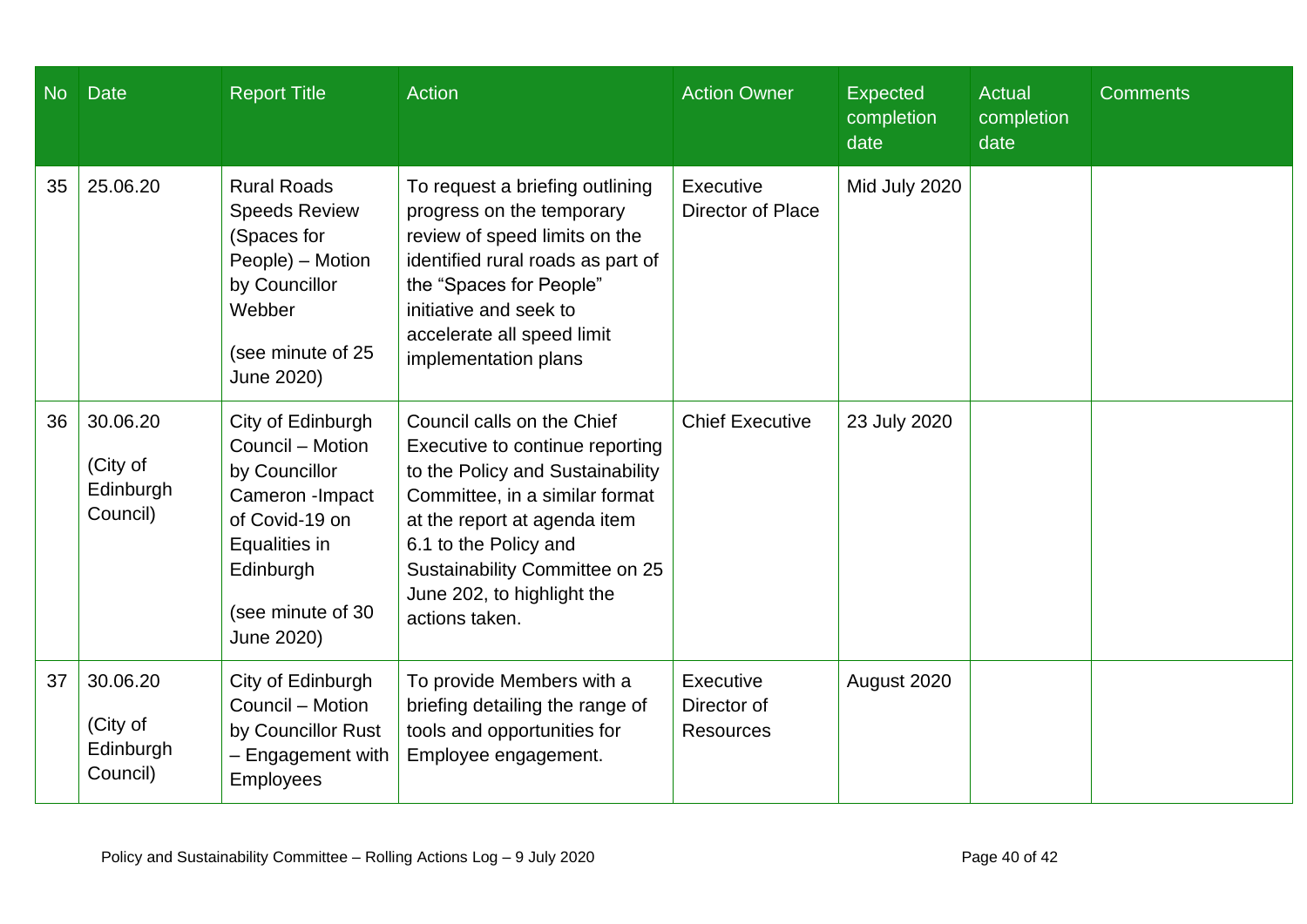| No | <b>Date</b>                                       | <b>Report Title</b>                                                                                                                                                | <b>Action</b>                                                                                                                                                                                                                                                                                                                                                                                                                                 | <b>Action Owner</b>                                             | <b>Expected</b><br>completion<br>date | <b>Actual</b><br>completion<br>date | <b>Comments</b>                          |
|----|---------------------------------------------------|--------------------------------------------------------------------------------------------------------------------------------------------------------------------|-----------------------------------------------------------------------------------------------------------------------------------------------------------------------------------------------------------------------------------------------------------------------------------------------------------------------------------------------------------------------------------------------------------------------------------------------|-----------------------------------------------------------------|---------------------------------------|-------------------------------------|------------------------------------------|
|    |                                                   | (see minute of 30<br>June 2020)                                                                                                                                    |                                                                                                                                                                                                                                                                                                                                                                                                                                               |                                                                 |                                       |                                     |                                          |
| 38 | 30 June 2020<br>(City of<br>Edinburgh<br>Council) | City of Edinburgh<br>Council - Motion<br>by Councillor<br><b>Lezley Marion</b><br>Cameron-<br><b>Liberton Primary</b><br>School<br>(see minute of 30<br>June 2020) | To agree an update report to<br>the Policy and Sustainability<br>Committee in three cycles<br>setting out the timescale and<br>progress made to date on the<br>rebuilding and refurbishing of<br>Liberton Primary School to a<br>quality and Standard which<br>meets 2020 guidelines for<br>class sizes and communal<br>areas; and which also creates<br>the necessary additional space<br>to accommodate continually<br>rising school rolls. | Executive<br>Director for<br>Communities and<br><b>Families</b> | 20 August<br>2020                     |                                     |                                          |
| 39 | 30.06.20<br>(City of<br>Edinburgh<br>Council)     | City of Edinburgh<br>Council - Motion<br>by Councillor<br>Burgess - New<br><b>School Session</b><br>2020-21<br>(see minute of 30)                                  | Requests that an update on<br>agreed actions is included in<br>the report on School Return<br>coming to the Policy and<br>Sustainability Committee on 9<br><b>July 2020</b><br>(See Action 33(3) above)                                                                                                                                                                                                                                       | Executive<br>Director for<br>Communities and<br><b>Families</b> | 9 July 2020                           |                                     | Report on the agenda<br>for this meeting |